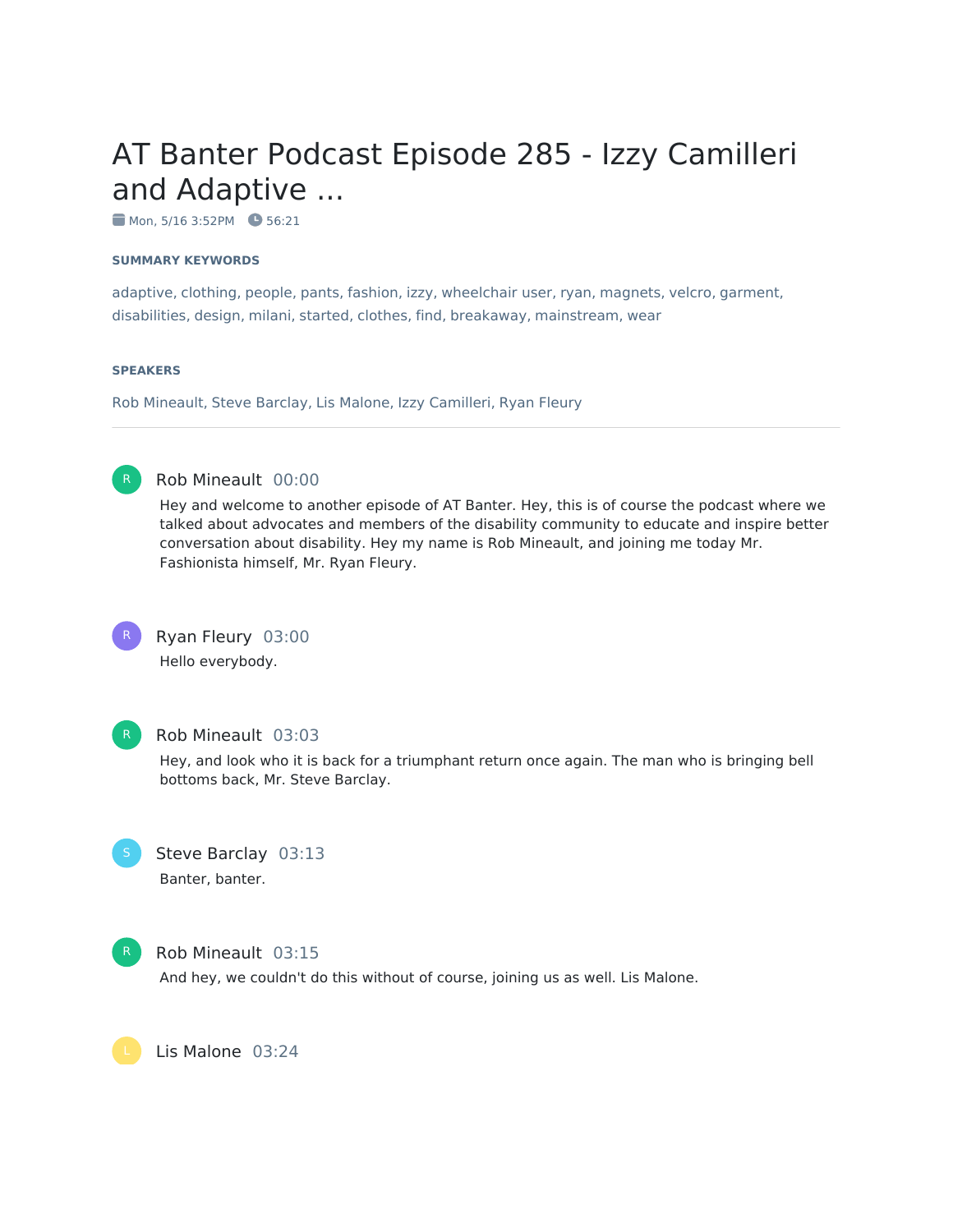Feeling groovy



## Steve Barclay 03:25

you know, given that we did a few 100 episodes before Lis joined us, I think we've actually proven we can do it without her.



Rob Mineault 03:33 Don't tell her that.



Steve Barclay 03:34 All right. All right.



Rob Mineault 03:36

Don't mention that - we told her we're starting from scratch. This is episode 50.



Lis Malone 03:45

Check me out. Carrying this whole show. You guys are gonna last for years now that I'm here.



#### Rob Mineault 03:54

Yeah, speaking of which, Steve we did miss you for the anniversary show. You were here in spirit though.

Steve Barclay 03:59 Oh, thanks.



## Rob Mineault 04:01

I mean spirits. I mean me and Lis drank while we did it.

Steve Barclay 04:06 That's the spirit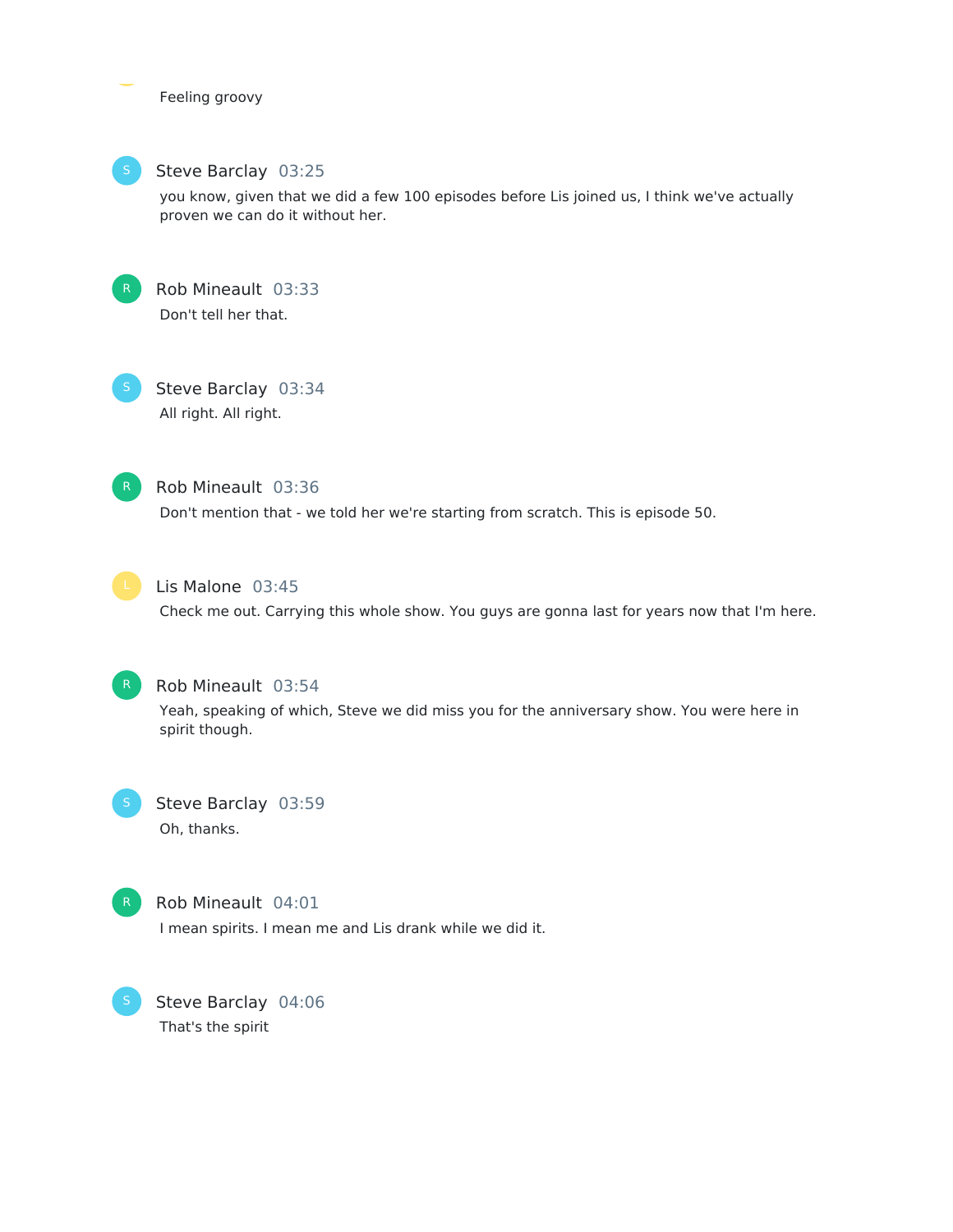

## Rob Mineault 04:08

I thought you would approve. Hey, so Ryan?



Yes?

## Rob Mineault 04:15

Could you tell the fine folks at home just what the heck we are doing this week.



### Ryan Fleury 04:20

This week we are talking all about adaptive clothing. And our guest this week is from IZ Adaptive, who I first heard about on AMI show Fashion Dis, our guest is Izzy Camilleri. Welcome, Izzy.



## Izzy Camilleri 04:37

Hi.



## Rob Mineault 04:39

Hello. Oh my god, it's so great to talk to you. I, like Ryan, totally got addicted to Fashion Dis. We had our address on a few months ago and what a great it was it was just a great show. And so we knew that we just had to reach out and talk to you You as well, because we love the work that you're doing. So why don't we just start off with maybe just give us a little bit of a snapshot about you? And just about sort of your your career in a nutshell.

## I

## Izzy Camilleri 05:14

All right, well, I've had a very long career, so I'll try to keep it a walnut. Ah, I started, I started a business of fashion, designing fashion when I was 19 years old, straight out of fashion college. I was doing like regular fashion and started building a name for myself in the Canadian fashion industry. And you know, kind of, you know, kept going, it's, you know, tough being Canadian doing fashion, because Canada's not really known for, for fashion design, there's really not a, you know, globally. So I struggled along. And then in 2005, I met a woman named Barbara Turnbull, who was a wheelchair user. And she was quadriplegic from a very horrific incident that happened. And she, after she, you know, kind of got her life back together. She was, she became a journalist for the Toronto Star. And she asked the fashion editor at the star where she could, or who she would recommend to get some custom clothing done. That would work for her while she was in her chair. And I was recommended. And so I started working with Barb,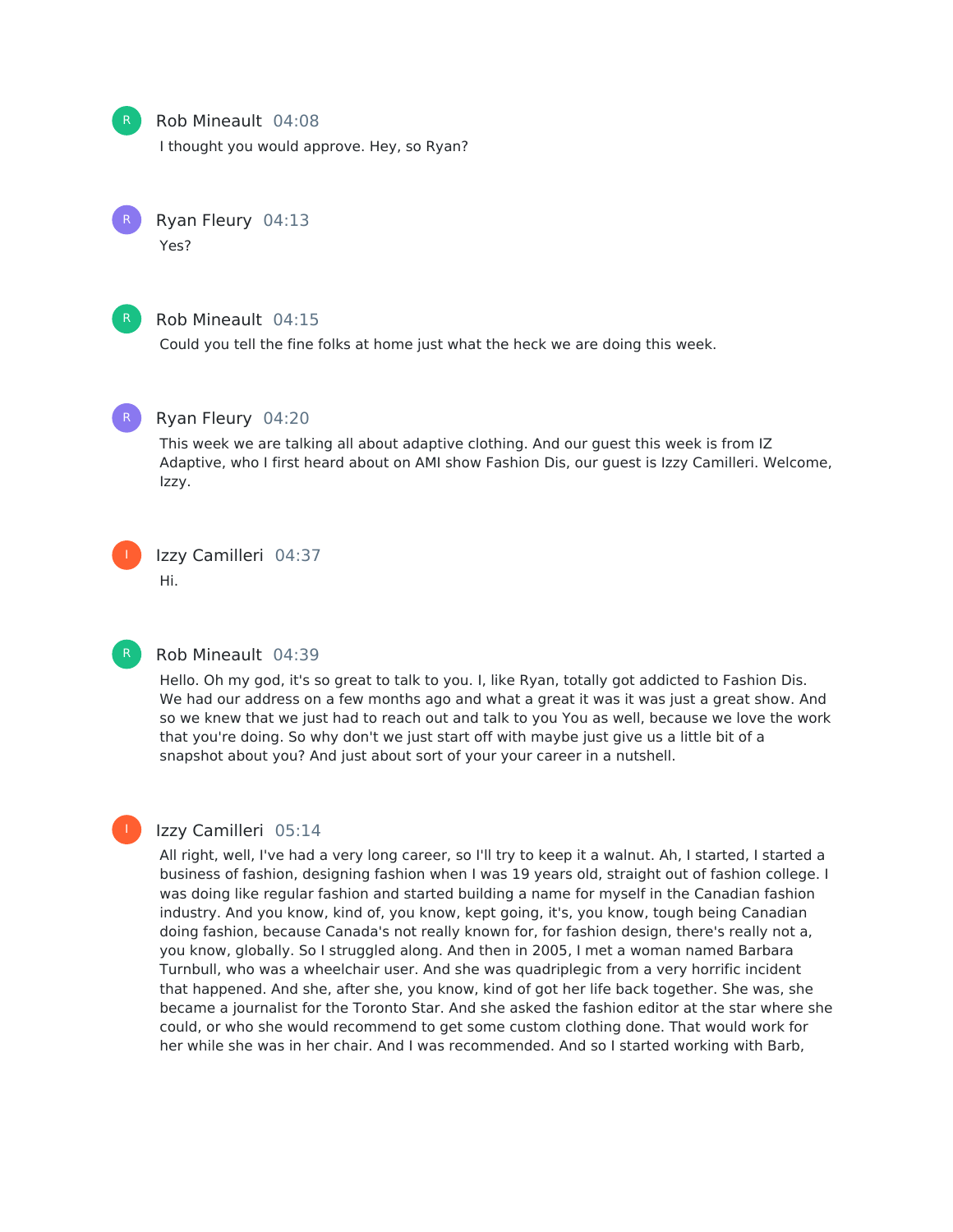and my eyes were just open to the challenges she had with clothing. And I had no idea that challenges even existed. And so it was through working with her that I started really wrapping my head around the whole issue and the whole lack of clothing. And this was back in 2005. I don't know if I said that before. But yeah, so I started working with her, and a few years after I opened IZ Adaptive. And, and I was, you know, pioneering this category, the only thing that was available at that time was clothing for the elderly, or for people living in long term care facilities.

#### Rob Mineault 07:20

R

And I do want to talk about about that about sort of the the adaptive clothing industry and sort of some of the changes that have happened since 2005. I'm sure they're quite big. But before we do that, I guess I want to just step back a little bit. And in case for those people in the audience that maybe don't really know what we're talking about when we talk about adaptive clothing, can you kind of give us sort of an overview of what we what we're talking about when we talk about adaptive clothing, and maybe some examples?

### Izzy Camilleri 07:51

Sure. So adaptive clothing is clothing that is easier to get on, if you let's say, lack dexterity, or if you have just physical challenges to get clothing on independently. Sometimes, you know, Felco can be replaced for buttons or zippers. Magnets can also replace buttons or zippers. Sometimes there's, you know, like, like a zipper pull, so you can stick your finger in it to move your zipper up and down. clothes that fit the line of a seated person. So when you're sitting, you know, often our jeans, let's say, you know, kind of cut into our gut or right down at the back. So these clothes are cut, so that they don't do that. And they're more comfortable while sitting. So it's just basically accommodations, to make clothes work better for people that live with a physical disability.

#### Ryan Fleury 08:48

So I'm assuming that when you went to fashion school, they weren't teaching anything about adaptive fashion back then, were they?



I

R

## Izzy Camilleri 08:55

No, I didn't even know the word existed.

Ryan Fleury 08:58 Yeah. And are there now? R

Izzy Camilleri 09:01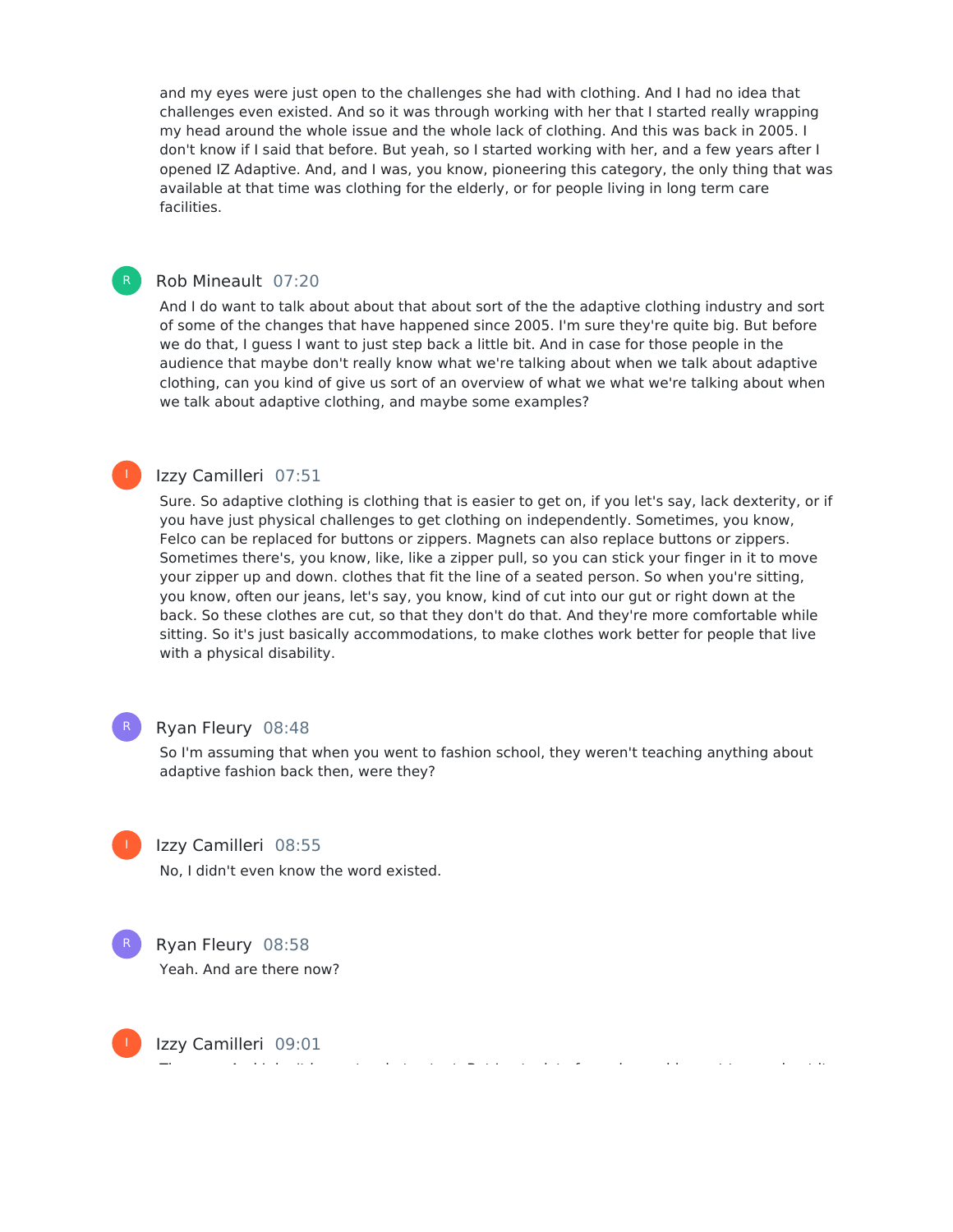They are. And I don't know, to what extent. But I get a lot of people reaching out to me about it from universities and colleges or students who are doing a project and you know, are doing the research and they find me and want to pick my brain. But yeah, it's really opening up.

#### Ryan Fleury 09:25

R

R

R

Well, I know one of the things that you mentioned on Fashion Dis was that there seems to be more and more people developing adaptive clothing. So we're getting actual choice in the marketplace. How have you seen that growth?

### Izzy Camilleri 09:40

I would say in the last few years, um, one of the biggest brands and early entry brands would be Tommy Hilfiger. And he actually started with a children's line first and then maybe three or so years ago. Then he started with an adult line, and that seems to be progressing nicely. Nike has an adaptive shoe that's easy to slip on your foot. And so there's just you know, major brands are starting to offer adaptive options along with their other options.

## Ryan Fleury 10:22

One, it's interesting, because after we watched Fashion Dis, Rob and I were kind of raving about, you know, dress shirts with magnets instead of buttons, just like this should be for everybody. It's ease of use. It's convenient. What a revelation. Why is this taking so long to happen?

## Izzy Camilleri 10:39

Yeah, and, you know, when I, when I took this on professionally, and as a business back in 2009, I was kind of asking that question, like, it's 2009. Why hasn't anybody wrap their head around this? And I think, I think that it's just that, like, myself and other designers, like fashion designers, we never really knew a problem existed. And it's only unless, you know, either you're personally affected, or, you know, someone you know, in your circle. You know, every time I saw someone with a disability, they were dressed. And I just, you know, you just don't think well, how did they actually get dressed? Or what, you know, what challenges do they have? Like, you just never asked those questions. And I didn't know that it was a problem, quite frankly. And so, you know, often designers get accused of ignoring people with disabilities and ignoring this whole category. But I, I don't like when I hear that, because I was one of those designers and I wasn't ignoring, I just didn't know a problem existed, right. So now more and more, you know, companies are seeing the issue and the challenge that people have, and so more and more things are, you know, companies are starting to open up to it.

## Rob Mineault 12:00

One, it's also interesting, too, because it seems to be coming at a time when the fashion industry is sort of embracing inclusion more and more, you know, we're seeing more and more models, say, with disabilities be becoming, you know, a lot higher profile. And now, do you sort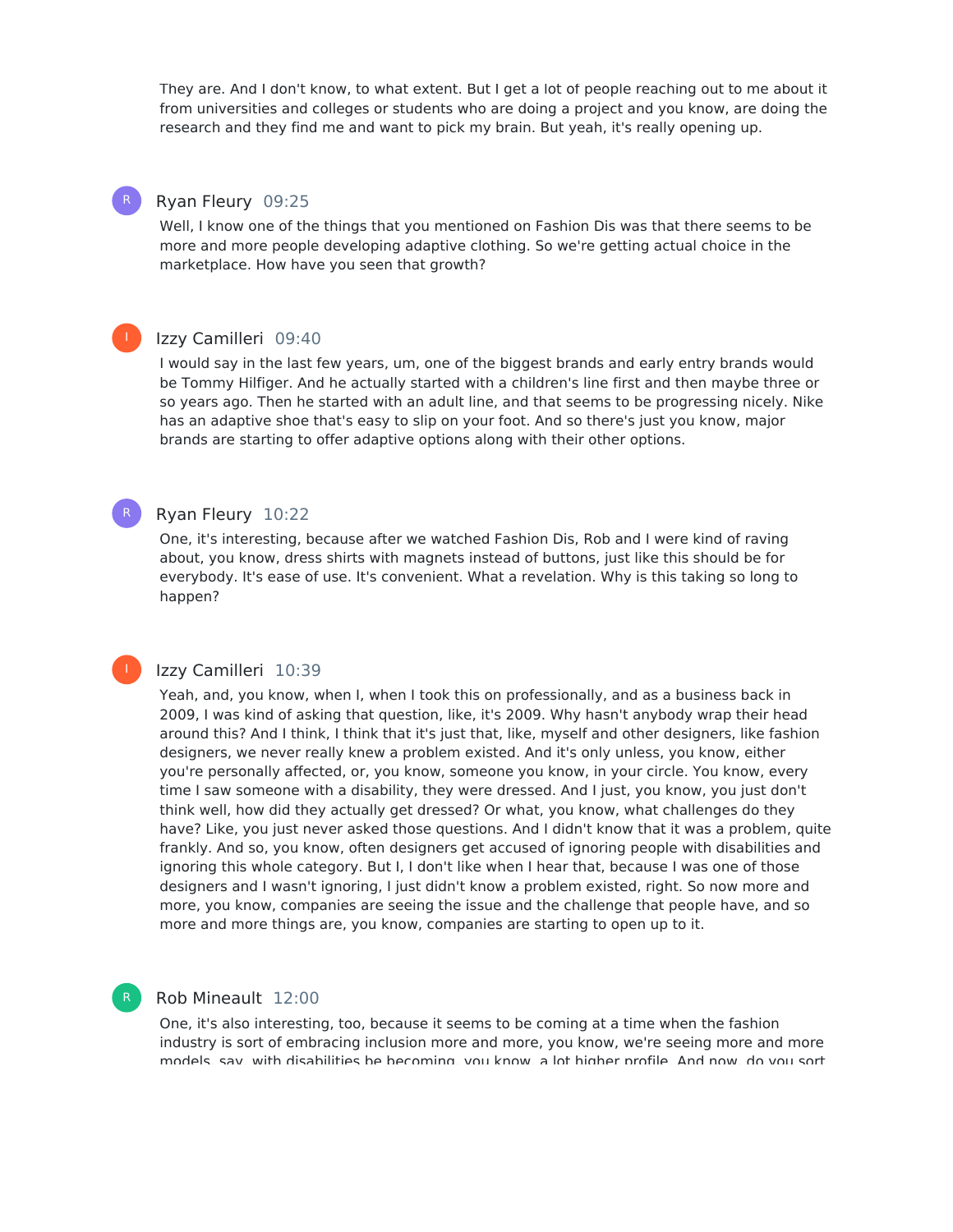models, say, with disabilities be becoming, you know, a lot higher profile. And now, do you sort of see these, those two things sort of sort of going hand in hand in terms of, of growth?

## Izzy Camilleri 12:29

I do. But I think in some cases, it could be more of, you know, ticking a box. And, you know, it being more of a token. And I say that, because they may hire a model for their advertising. But in some cases, they're not adapting the clothes to accommodate that model. Right. So, I mean, but it is still all positive. And the thing about adaptive clothing is that you really have to do your research because you could, you could hurt someone. So, you know, seams could be in the wrong place, you can, you can cause a pressure sore. You know, lots of things that, you know, you got to do your homework, and it's not just like designing a regular collection. So, yeah, if they're gonna do it, they need to take it seriously and not, you know, just throw on a pair of pants with some back pockets on someone who's paralyzed that could cause a crisis or, you know, like, they need to know that.

## Ryan Fleury 13:34

R

So can you sort of walk us through the process then at IZ Adaptive, because it sounds to me like, you don't just have a room full of seamstress seamstresses, you have sewing clothing together, there must be some consultation with the community. Everybody has their own special needs, like what does that process like?

## Izzy Camilleri 13:55

The research that I did, has been done throughout the years. And yes, it was, you know, me having conversations with people me listening. Sometimes someone will tell me, you know, a hack that their grandmother always does on their pants or, you know, stuff like that, where where I learned we don't really do custom work. So, you know, I needed to develop a line with with common issues. For example, if someone is a wheelchair user, and they, let's say, have two different leg lengths, so I can provide you with the pants, that's going to accommodate a seated frame, but then you'll have to just go to your local tailor to just you know, make that one leg shorter, for example. So I can't be everything to everybody. But I can definitely, like the clothes have already been made to accommodate the seated frame. And so those adjustments have have already been done. And I've taken it as far as I can And then if there's any other accommodations somebody needs, and they're going to have to take it that step further.

#### Lis Malone 15:07

Izzy, are there other standards in the fashion industry say for like maternity clothes, because I almost see maternity as being sort of that first generation of adaptive clothing. So, could that model of what those standards are sort of be rolled out or gradually implemented in that same fashion,

Izzy Camilleri 15:30

I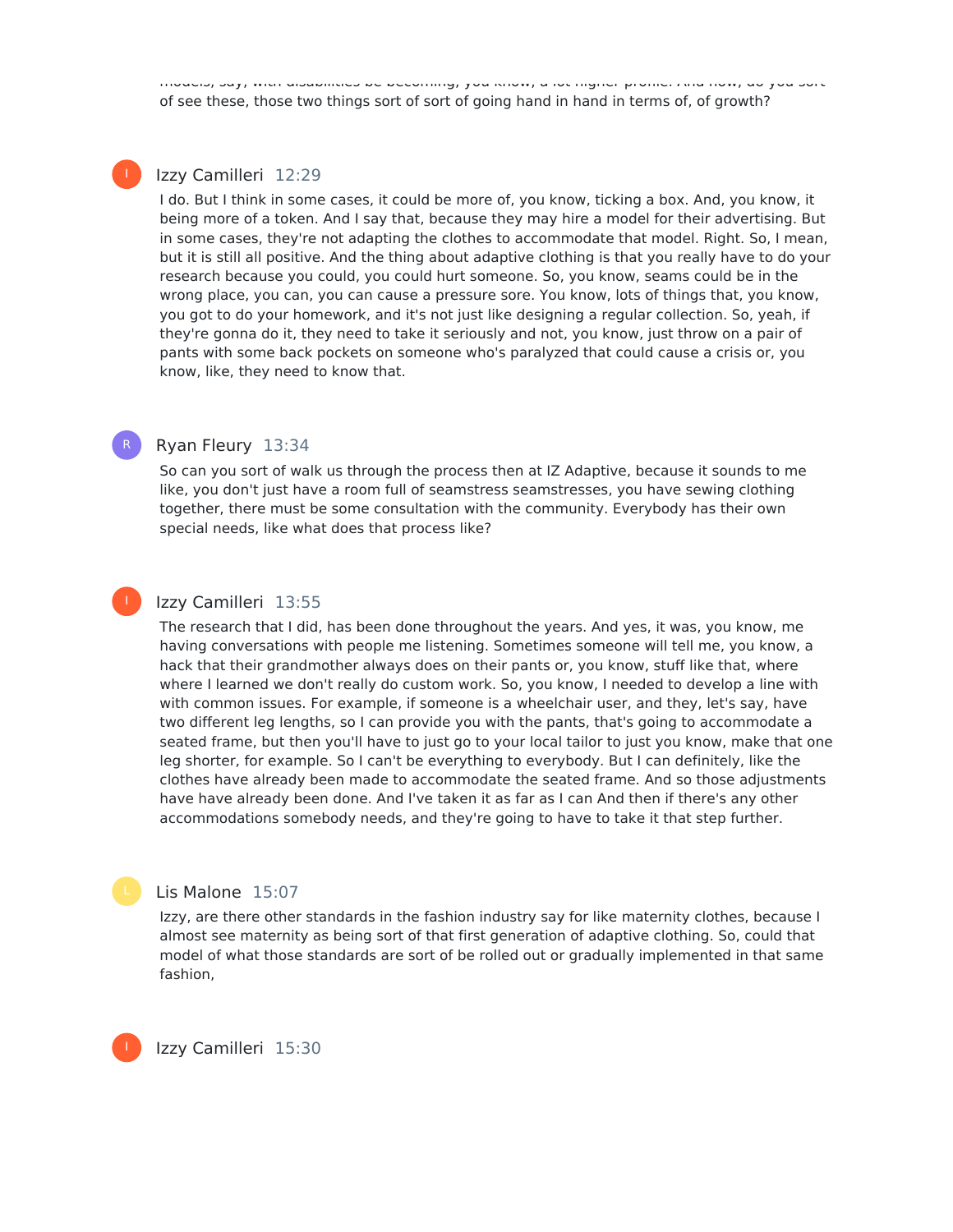It's kind of like apples and oranges. But in some ways, it's apples and apples. And I say that because so if you're trying to accommodate a pregnant body, it's kind of the same in a way of accommodating a seated frame, where you just need to see where you need to make the adjustments. To a typical pattern, let's say, it can be a coat or a pair of pants, or a top or whatever. So you just have to, you're, you're starting at, let's say, a standard place, but then it has to be manipulated to accommodate whatever changes you need to make to reach the end result that you're looking for. You know, it all comes down to problem solving.



Rob Mineault 15:38 Right?

Izzy Camilleri 15:40 Really, that's really all it is.



## Steve Barclay 16:25

I'm very curious, I flipped through your gallery and you have some some amazing and iconic pieces, showing there. You know, from the from Gord Downie's metallic suits, to stuff that you've done in film. And I'm curious, now that you've had this experience with dealing with adaptive clothing has any of that spilled over into the regular clothing that you're doing? Like, are you taking concepts that you've developed in the adaptive clothing and carrying them back into the fashion world?

## Izzy Camilleri 17:02

Well, I don't do a fashion line anymore, I haven't done one for a while, I still do film work. And I am I'm kind of hired on to help out and so I do a wide variety of things. But if anything, sometimes my pieces are purchased or a commercial or a film. Or I get asked to help out or consult on how to make wardrobe fit a wheelchair user. So that's kind of you know, where that crossover is.

#### Lis Malone 17:39

For people who are shopping for adaptive clothing. Are there any other terms that are used out in the industry so that if you're if someone were to be looking for options, that there were certain there's other language that designers are using but referring to adaptive clothing.



#### Izzy Camilleri 17:59

Um, so far adaptive clothing seems to be it. Which is kind of sad because adaptive clothing is not the sexiest you know, sounding word it sounds very medical. When you were speaking not a not maybe not you but earlier when we were talking about you know, when you were talking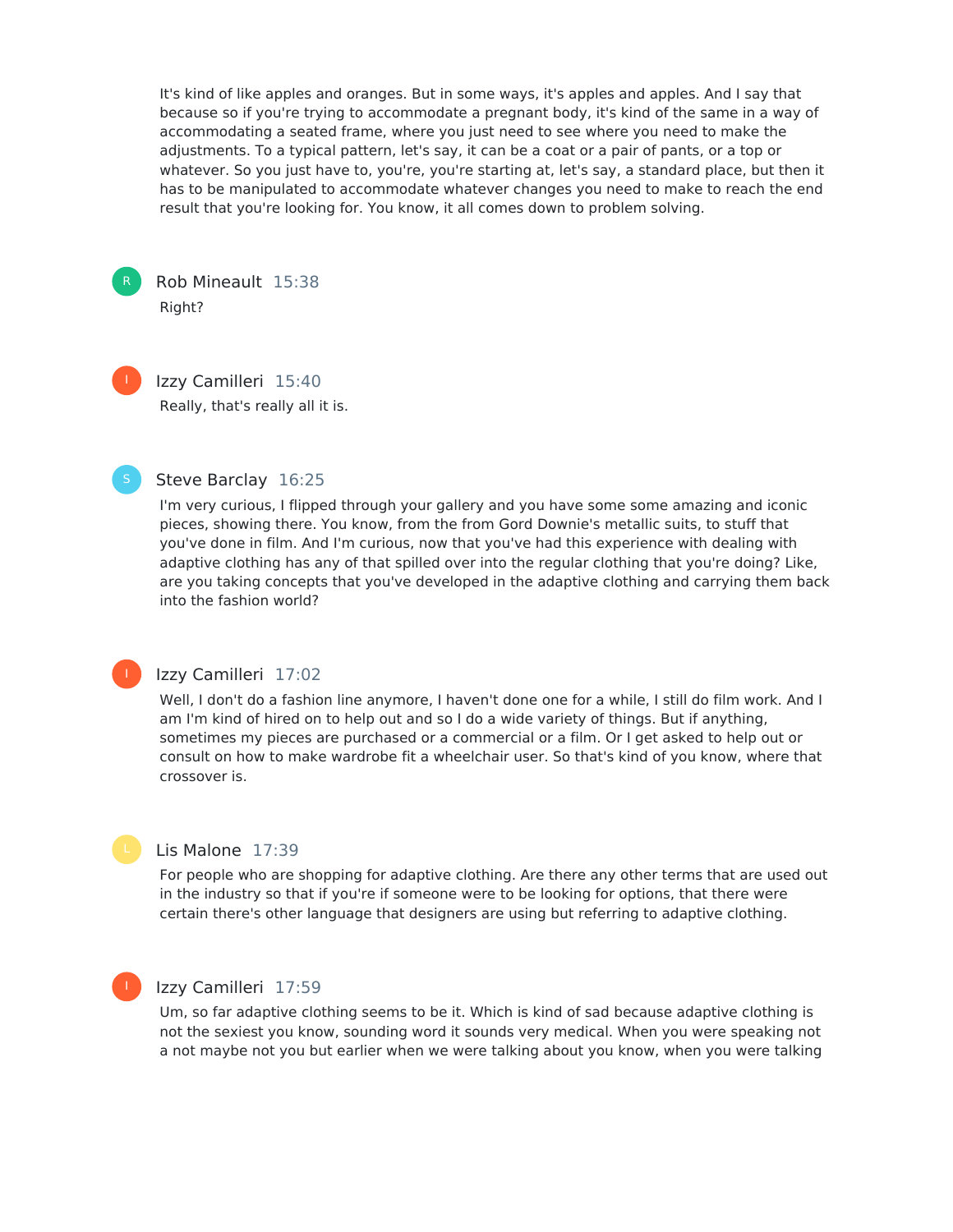about the magnets on the shirts and that you know, anybody can use that anybody you know whether you have a disability or not. So that kind of falls under the term universal and universal design. So coming up with pieces that you know, can fit and work for everybody is ideal. The only challenge for me is like clothes that are designed for a seated frame cannot really work on someone who's standing. It just doesn't I mean you can still wear it but it's just not going to look or fall the way that it's supposed to. So you know, and the only other thing that I can think of terminology wise is we have clothing that opens up in the back so that for people that and we call those like you know an open back t shirt I'll be back or even open back pants. So if you're someone who has trouble raising your arms for example, or even you know just getting on a t shirt, we have ones that you know look completely regular in the front. But then the opening the back so you can dress someone from front to back and then close it at the back. So it makes dressing a lot easier for for not only the the person wearing the garment but also for the dressers as well.

#### Rob Mineault 19:45 R

So How challenging is it because it seems like adaptive clothing really has to ride this line between functional and fashion. Is it a little bit more of a challenge when you're when you're when you've been approaching adaptive clothing in terms of, we've got to make this look right. But we've also got to make it function in a certain way. Is that is that more of a challenge with adaptive clothing? Or is it kind of the same with with non adaptive clothing?

## Izzy Camilleri 20:21

I

Well, it is a challenge only with respect of deciding what kind of designs I'm going to do. And what I mean by that is like when I started in 2009, and I saw that there was like, literally nothing out there other than clothing for the elderly, or people living in long term care facilities. And which was very, you know, dated a lot of really bad uncomfortable polyester, which was used, because long term care facilities literally boil their clothes when they launder them, so they can kill any kind of bacteria. But, you know, again, in the early stages, when I was doing my research this. I'm gonna give a stat, which is a little bit skewed right now, because of the boomer population. But at that time, 84% of people that break their back and become paralyzed are between the ages of 18 and 34. And that's, that's because of car accidents and sports. And then the remaining 16% was the elderly. So right now, there's, the elderly numbers are a bit higher, just by sheer population. But you know, when you think about that, they're between the ages of 18 and 34, they don't want to want to be shopping at a place where, you know, the elderly are shopping. So, at that time, I just decided, okay, so like, there is like zero out there. So I'm just going to start with wardrobe basics. And I'm going to make it the most, you know, easy designs in a way, just so that it can kind of reach more people, you know, like we all wear jeans, our track pants, we all need dress pants, you know, you know, just basics that everybody we all have in our wardrobe. And I wanted it to be, you know, very not, you know, not trendy, and not kind of fashionable, but at the same time, you know, the kind of clothes that we still all wear every single day. So that's what the the line has really been based on. And I have kind of, you know, offered leather jackets sometimes or do some things that are a bit more fashionable. But at the end of the day, those are the things that are that don't sell the most, it's it's the jeans and the track pants that sell the most. So, you know, as a business, I need to do what's gonna sell. You know, and then that other stuff is just kind of, you know, where I could just play a little bit really,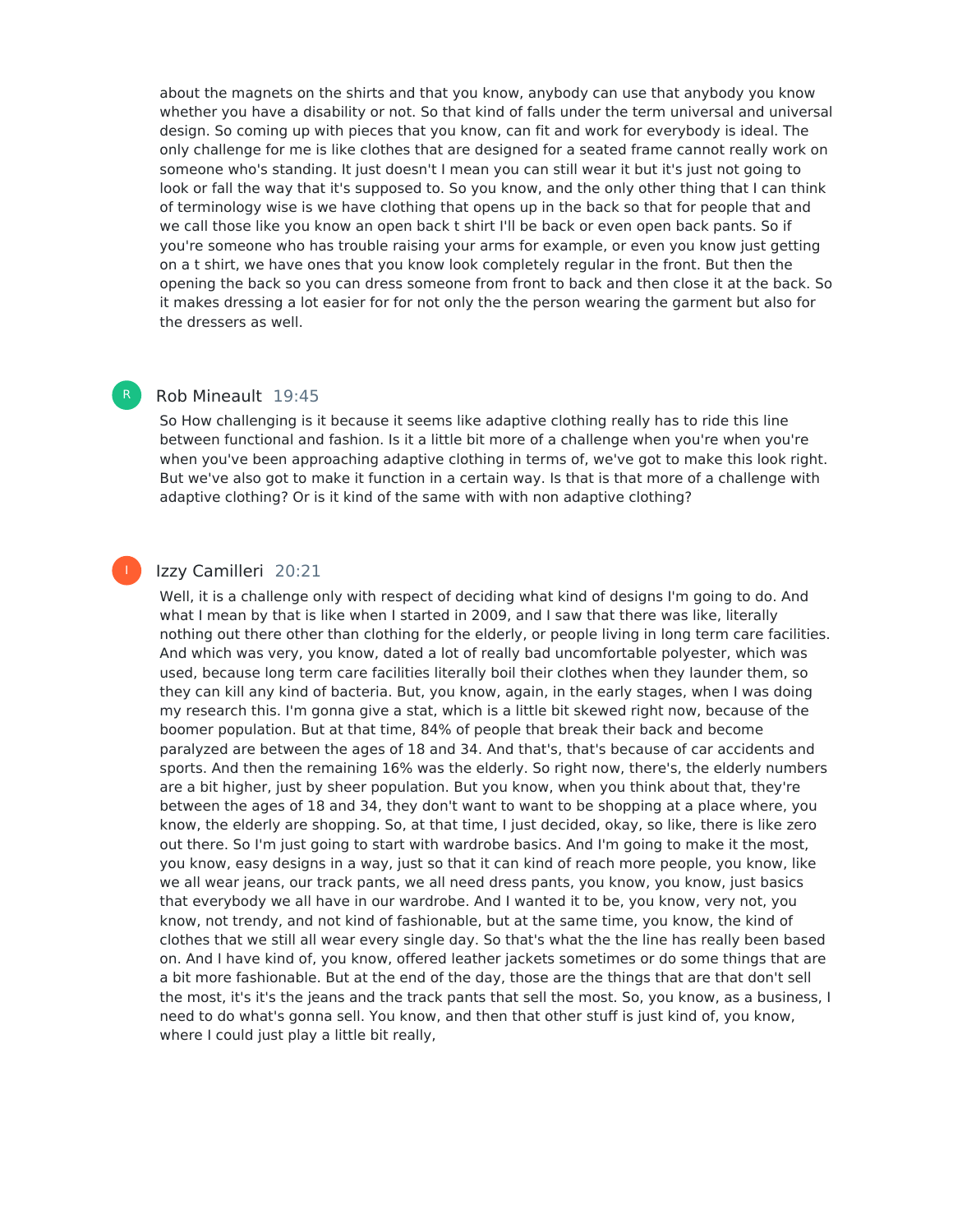

I'm gonna ask this to everyone here today. I am a t shirt and jeans guy myself. But are we starting to see mainstream retail stores? Look at Adaptive Clothing and set aside some space for for that? Has anybody seen anything?



Steve Barclay 23:28 I've certainly not seen it.



Rob Mineault 23:29 Yeah, I haven't.



## Izzy Camilleri 23:30

I think it's early days. When I when I first started this line, I was so excited about it. And I, I had a friend who was the fashion director at the Hudson's Bay Company. And so she was in charge of all the fashion that was sold at the Bay at you know, at the top level. And I took my line for her to see and she loved it. But she didn't know what to do with it. And she just felt like, you know, she she didn't know how to fit it into the store. And she felt like she wouldn't have the right people to be selling it. And I just I just literally just started I probably had it I was running for like six months or something. So I couldn't even tell her, you know, these are my best sellers. Like this is what you need to do. And I was just too eager at the time. But I think that's the obstacle that that they just kind of don't know how to how to deal with it or work it and just sometimes two people say you know, I don't have people with disabilities don't come into my store. And it's like, well, it's because you have nothing to offer.



Ryan Fleury 24:49

Right, chicken and egg.



R

#### Izzy Camilleri 24:50

Yeah. Do you know a guy named Luke Anderson? Have you heard of Stop Gap?

Ryan Fleury 24:59 No.

I

Izzy Camilleri 25:02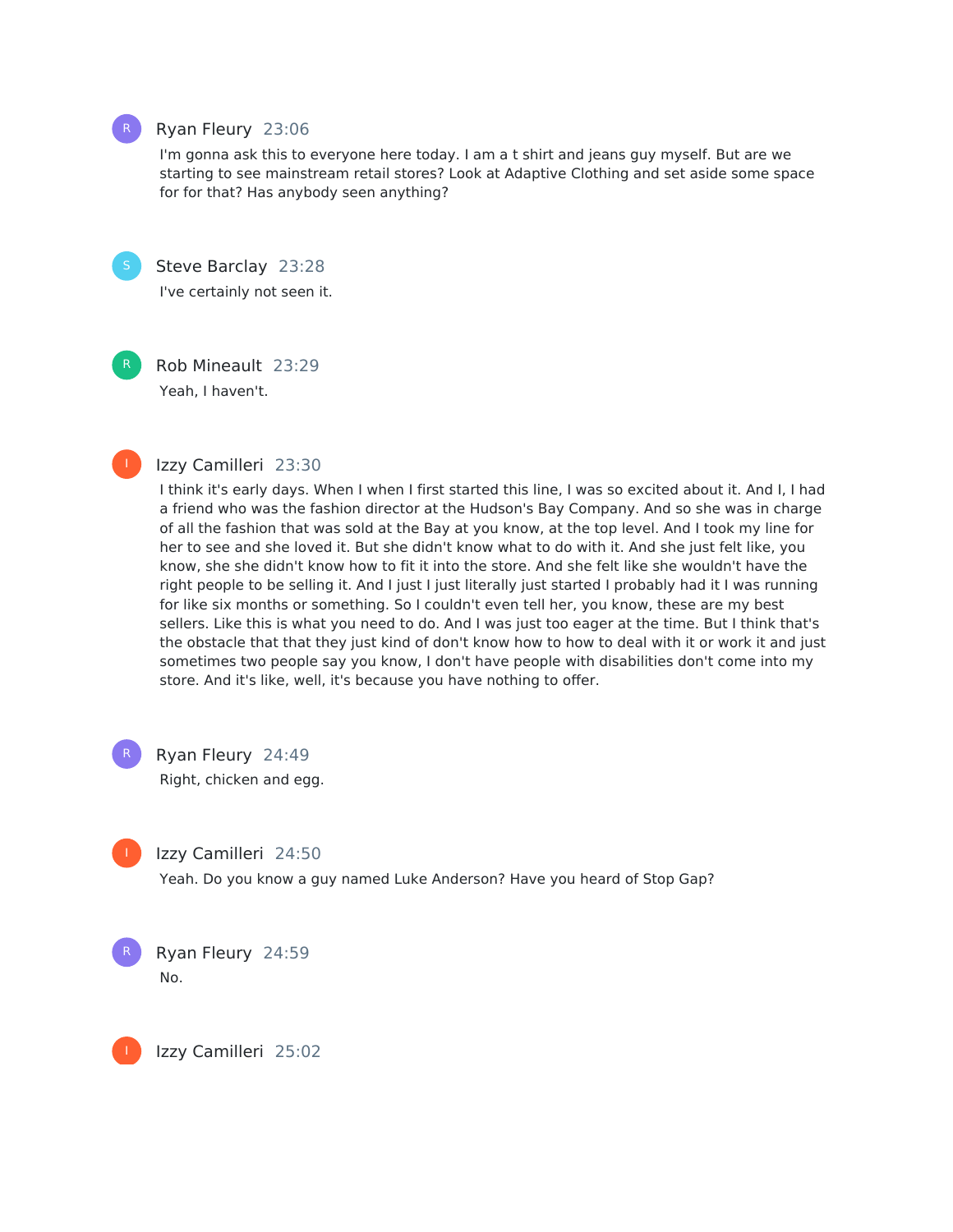Yeah, Luke is awesome. He, he's an engineer, and he broke his back from a mountain biking accident, and he has a fairly high level injury. And so when he, you know, started to go back to work and, you know, get back into living again, after being in the hospital, he was just finding all these barriers of like, you know, a step like three inches, four inches in his power chair, he couldn't get into a restaurant, he couldn't get into a store. So he developed these ramps that are wooden, and they're painted in bright colors. And I think, like, Home Depot is a partner, like a sponsor. And so he's been getting communities and neighborhoods to, you know, buy into these ramps, and I'm not even sure if they have to pay or whether they're even, like, donated and volunteers helped make them and because they're portable, they kind of, you know, there's a gray area with the the laws on having like this ramp coming out on the sidewalk, because it's a trip hazard. But because it's not permanent, he's been able to kind of make it work. And anyway, so I bring him up, because he had the same issue. And he was talking to retailers about getting a ramp in front of their store. And he'd be, you know, they'd say, Well, you know, I don't, I don't have people with disabilities coming into my store. And it's like, the ramp, you know, speaking of universal is good for women with strollers, or you know, guys that are pulling in a dolly with, you know, in boxes. And so it's not just for wheelchair user, it's good for other people as well,

## Rob Mineault 26:51

Stories like that really amaze me too, because if there's such small little things that have such a huge impact downstream, once people actually pay attention and realize that there is this problem out there, and there there is this need. And I really feel like adaptive clothing, especially and I might be a little biased because you know, I just binge watched Fashion Dis but there, there is such a need out there. And there is such a huge impact, even just on little things. You know, when you when you're being able to provide this sense of fashion to people who've never had it before, because they've never been able to find the right clothing. It's huge. It's huge for a lot of people. So let me ask you this, what what's your experience now that you've, you've been in this industry for over 15 years now? Was it a really slow rolling start? Are you finding that you're really starting to gain traction? What's kind of what's your trajectory been like?

## I

R

## Izzy Camilleri 27:57

It's been a slow burn. Um, you know, it's been challenging. It's been good, you know, but it has definitely been a labor of love. There's a lot of people out there that don't want to wear adaptive clothing. They want to wear what everybody else is wearing. But once you know, once we can make that sale and have the person experience the clothes are comfortable, without lacking style. So once we you know, once we get a person to become a believer, you know, we've done our job but but it it it takes time, but I'm my most recent pant, I'm not sure if you're aware I have a pant called the Game Changer. And it's a seamless back pant. So it's much safer for people to wear, especially if you're paralyzed and you're at risk of a pressure sore. Right. And this is something that since day one I've had people asking me to create a seamless backhand and in the beginning I didn't understand why they were asking me to do that because I didn't really I have no idea what a precious or was did not know how serious and the fact that it was that it's deadly, potentially. But then you know through the years I started understanding and then but I kept thinking well that seam at the back of a pant is so integral to creating a pant and it divides right left it divides front and back. It allows dimension between front and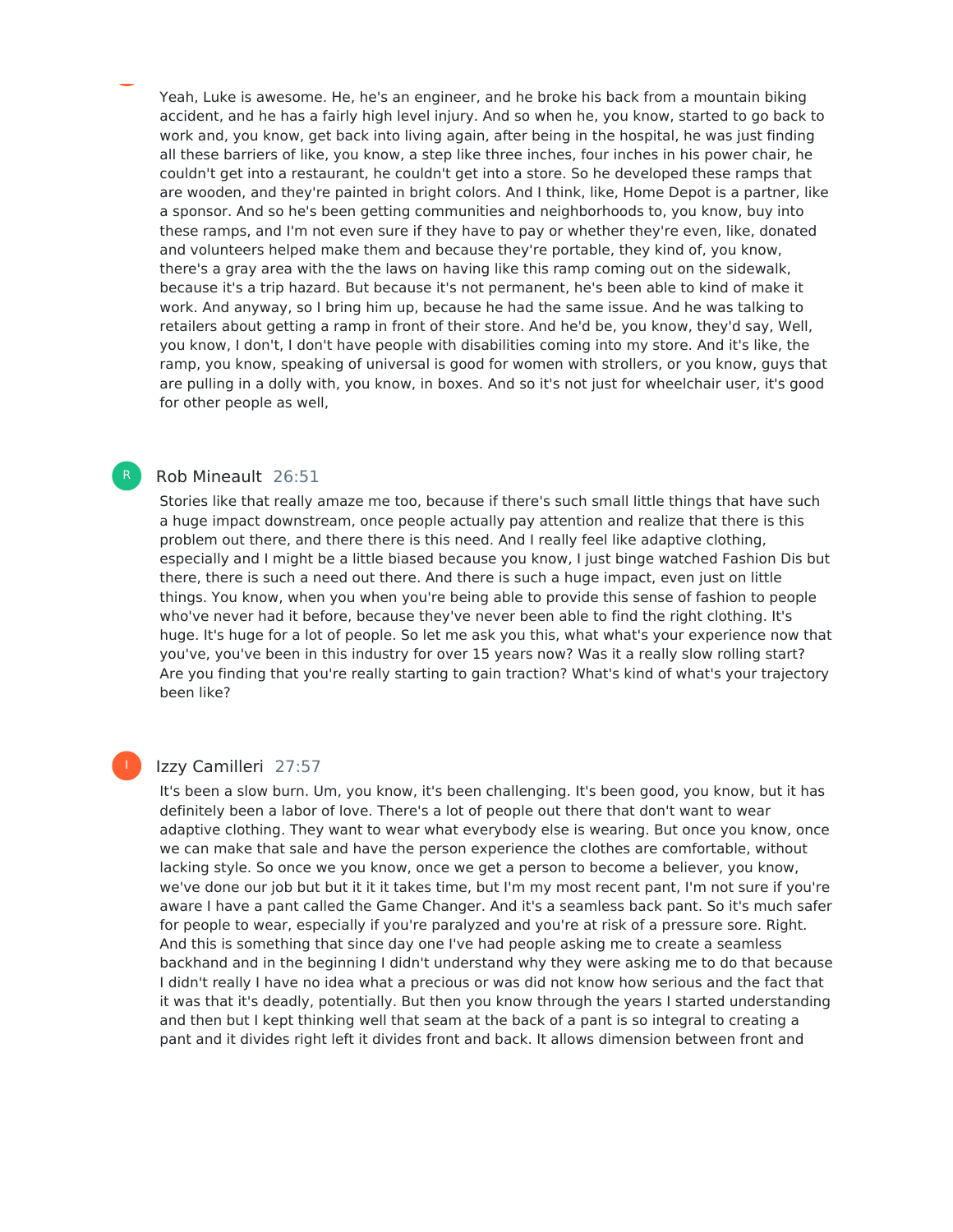back. And I really did not think it was possible to create like a fitted pant like a pair of jeans for example. You know you can see like harem pants and really baggy pants that maybe have no seam at the back. But then you're sitting on all these folds, which you know, again is not ideal and If you risky, and then just before COVID, a guy called me and asked me the same question and then COVID came down, and I was sitting at home kind of, you know, staring at the wall, wondering what was going on and what was happening with the world. And I started thinking about this issue, and I decided to crack it. And so I started talking to health professionals, someone I know, nearly died from a pressure sore. So I used him actually, as a guinea pig. He's one of our models, and he's become a really good friend. And so I asked him if he could help me with the testing of the pants, and you know, to make sure they're comfortable, and they're kind of doing what they need to do. And so through the course of a few months, I figured it out and actually got a patent on it, because I realize the importance of these pans. And since I've been at it for so long, I've seen so many companies knock me off, too, which is really, you know, difficult to watch. Because I had, I couldn't protect myself in the past. And just as an FYI, once you put something out on the market for one year, it's not patentable. So anything I did in the past I couldn't protect. But then with this patent, because I realized how important and serious the design of these pants were, I, I went in, I took the steps to get them protected. And so there are best sellers now. And I actually don't even want to offer any pants with a seam in the back. Because it's dangerous, allowing this one guy the model, he for him, they allow him freedom, because he knows that he can spend more time in his pants than he could before in other pants. And because he's I think he can only be in a pair of pants for about three or four hours. And then he's got to he's got to change. But now he can spend more time in them. And he doesn't have to, you know, keep looking at his watch or, you know, checking his derriere to make sure there's no marks and things like that.

#### Rob Mineault 32:23

With different adaptive clothing, is the material itself, important as well, like, do you have to sort of stray from how you would you would design, say, a conventional pair of pants based on the material?

#### Izzy Camilleri 32:40

Well, no, not necessarily, like on the most part, you can really, you know, use a lot of the same fabrics, you do still want to think of comfort. And I always try to have, you know, pick a fabric that has a stretch in it. Because again, when we sit for example, our bodies spread out. So you know, you want to have that accommodation, you don't want fabrics that are too stiff or uncomfortable. So it's it's, it's there's nothing really specific is just keeping some things in mind. And for some people, they do have skin issues that they need to be aware of, too. So I do try to you know, just kind of keep all that stuff in the back of my head.

I

#### Lis Malone 33:30

Do you find that you face any manufacturing barriers with these these new designs?

Izzy Camilleri 33:38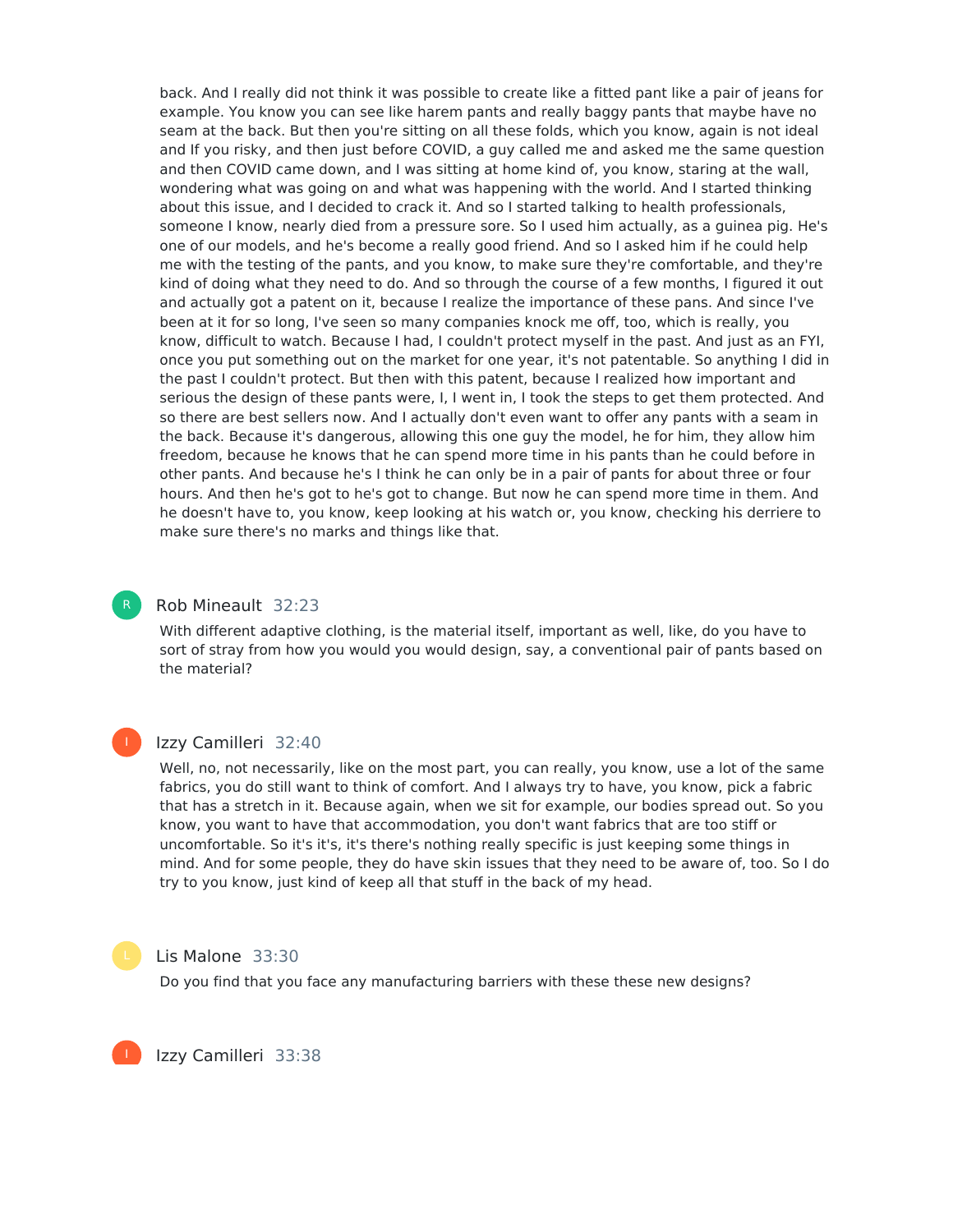Um, well, yes and no. No, because they're constructed in the same way that anything else would be so you know, even as a fashion designer doing the kind of ready to wear collection, you come up with new designs all the time and new, you know, silhouettes and things like that. And so when you give it to a sewist especially like the first person to sew a garment is called a Sample Sewist. So you give it to the sample sewist who's usually pretty open minded to begin with. And they'll you know, and you're you've given them all the instruction, and you know, the sketch and you know, technical details and whatever, and it's just sewn. So with adaptive clothing, the cuts might be different, but it's kind of no different than designing anything else that is so or has to so it's no different when we talk about assembly. But because I know with my stuff, a lot of manufacturers have never seen clothes kind of shaped in the way that that mine are, for example, and so it does kind of take a minute for them to kind of digest it. And sometimes they feel like they need to correct what looks wrong. But what's wrong is actually right. And if they correct it, then that's wrong. So then once they get it, and I just tell them, Okay, just follow my sample that we've produced in my studio, just follow the sample, like, don't change anything, it needs to be the way that I'm giving it to you. So and sometimes they think they're doing me a favor by correcting, it's like, no, just you know, what I've given you is correct.

#### Lis Malone 35:25

Izzy Camilleri 33:38

In sourcing material, like creating these magnetic buttons, for example, and whatnot, are those things that are readily available are these sort of things that you kind of have to sort of do a little hunting and gathering to find the right types.

## Izzy Camilleri 35:42

They're, they're pretty much readily available. And sometimes their, their initial reason for being for example, was not to be a magnet on a shirt, but maybe a magnet on a wallet, or, you know, things like that. So sometimes, you know, there's, there's things out there that you can find that, you know, you can use for adaptive clothing, for example, but it was never meant for that. But not to say it can't be used for that. Just like a magnet on a purse.

#### Lis Malone 36:19

I love this whole, like peeling back the curtain behind how garments are made. So, okay, so this is cup because sometimes my mind goes in the gutter, and I'm gonna apologize, right off the bat. So like when people who work in the adult industry when they kind of have like, like those breakaway garments on stage and stuff like everything, oh my gosh, like to rip all those buttons, everything others like magnets that they're using or Velcro or what do you what do you think's going on there?



#### Izzy Camilleri 36:54

Um, it depends. Not that I you know, I have direct experience. I would say that it's Velcro. Um, and it could be magnets, but Velcro was a lot easier to work with. And magnets are a bit trickier because you need to be really precise where the magnets are going is when you have a right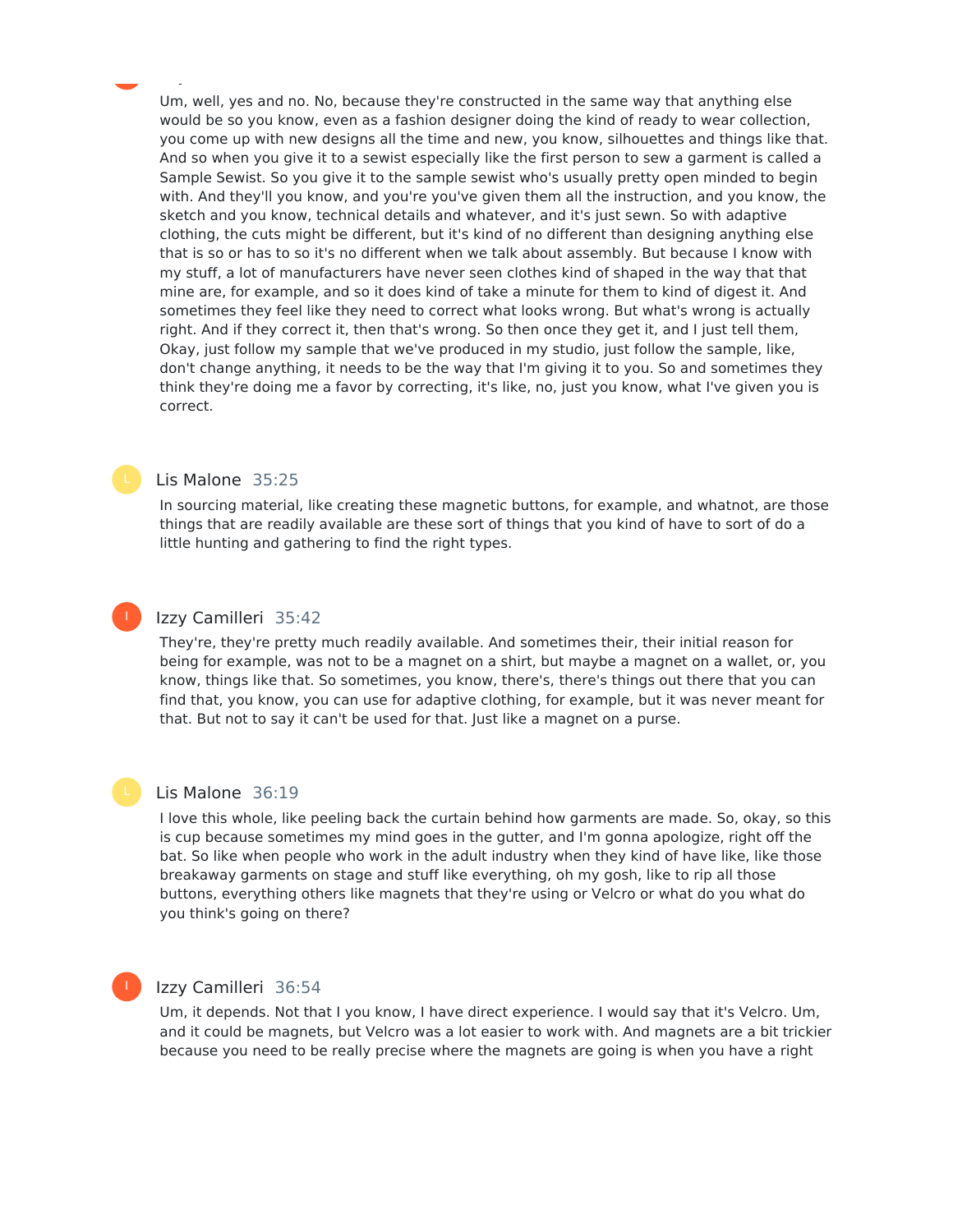because if it's not in the right spot, then the garment is going to pucker. But you know, with Velcro, you can just adjust it. It's quick. It's it's so I would assume that it's Velcro.

## Lis Malone 37:38

See, it's another great selling point for adaptive clothing. You can just kind of break out break like you know, for certain garments, right. Come on, Ryan. Yeah.

## Izzy Camilleri 37:48

And we have we have pants that also undo downsides just like a breakaway pant, but it's with a zipper. So the good thing about that so the the functionality of that is if you wear a leg bag, for example, it's a two ended zipper too, so you can unzip it from the bottom up to access your leg bag. Or if you need to access your crotch for example, there's zippers down both sides so you can you can unzip in the front of your pants open or it can serve as that breakaway pant for that stripper.



## Ryan Fleury 38:29

It may be a Husband, husband or wife wife or husband wife.



## Lis Malone 38:35

Hey, it doesn't matter where you're stripping.



R

## Steve Barclay 38:38

But when it comes right down to it though nobody wants Steve with breakaway pants

Rob Mineault 38:45 True.



## Lis Malone 38:48 Or Ryan in chaps



## Steve Barclay 38:49

I would be I would be that guy in the office just walking through the Office going "Hey, check this out".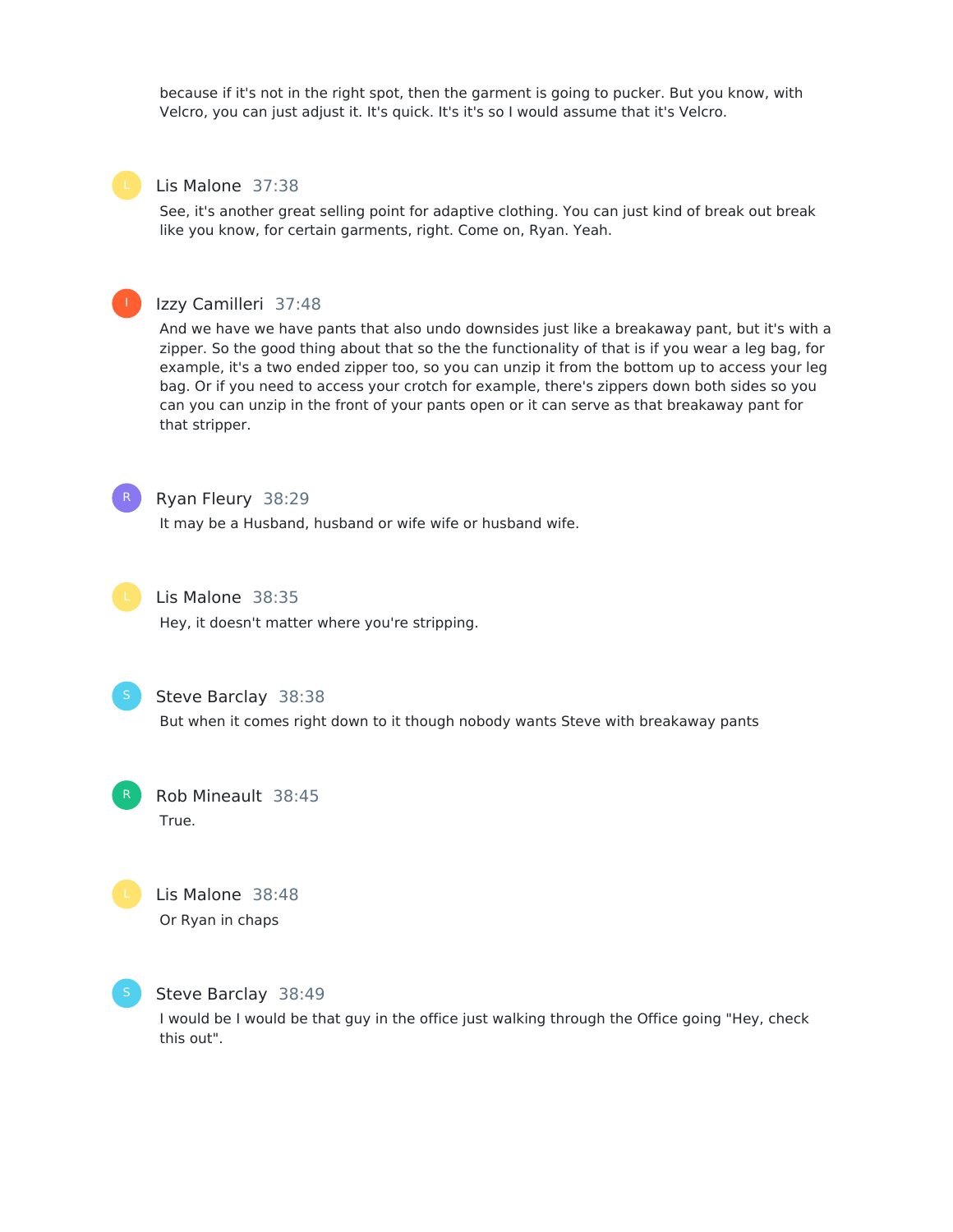#### Rob Mineault 38:58

Yeah, and and then the lawsuits begin. Okay, I've got an sort of an open ended question. Steering things back on in back from the weeds. Where do you and you may not be able to answer this Izzy, but I'm just curious. Where do you kind of see the barriers between this real breakthrough of adaptive clothing into sort of mainstream retailers? Or even just more awareness? Do we need more big clothing retailers jumping on board of this and giving some retail space to adaptive clothing or ... where do you kind of see the holdup?

### Izzy Camilleri 39:46

Um, yes to what you just said like I think more and more brands jumping in is just going to shine a brighter light on It again people, and then that will also solve that other problem where people just don't want to wear adaptive clothing for lots of different reasons. Then again, you know, if it can be made cool, and it can be made, you know it, it looks like anybody else's clothing and the functionality of it is really hidden. And so it doesn't look any different. And you know, for some people, it might be a price barrier.

#### Rob Mineault 40:36

Actually, what, while you mentioned that, so what is sort of the the price point of adaptive clothing? And is, is that a barrier in your experience?

#### Izzy Camilleri 40:39

Well, it's not so much the work that goes in, like the preliminary work, it's not so much that it's about scale. So, you know, where are you producing? Are you producing in North America , or are you offshore? And if you're producing offshore, you need to be doing big volume. And so, if you're not doing big volume, you can't do it offshore. And so, on the most part, you know, it's not cheap. And sometimes, you know, people get pretty upset about that. And they just don't understand how it all works. And a lot of times, I get accused of taking advantage of people with disabilities, which could not be further from the truth. And, you know, there's no explaining and making people understand because all they know, is that they can buy a pair of jeans at Walmart for \$25 or \$30. Right? I'm not Walmart, and, you know, like, and so people just don't get it. They don't understand, well, why can Walmart do it and you can't? And so it's, it's hard, because I've given up so much for this. And I, you know, like, I've, it's been, it's been, you know, really hard, and, but people just don't, they don't see that. And all they know is that my prices are too expensive for them to afford. And they often say like nobody with disabilities can afford your stuff, which is not true, because we have a lot of customers who can't afford it. And it's just like mainstream fashion, there's people that can afford a high end, you know, a higher price point. And there's people that can't, but hopefully as I move on, and grow the company, I can start bringing my prices down. As you know, my numbers go up.

Rob Mineault 42:52

R

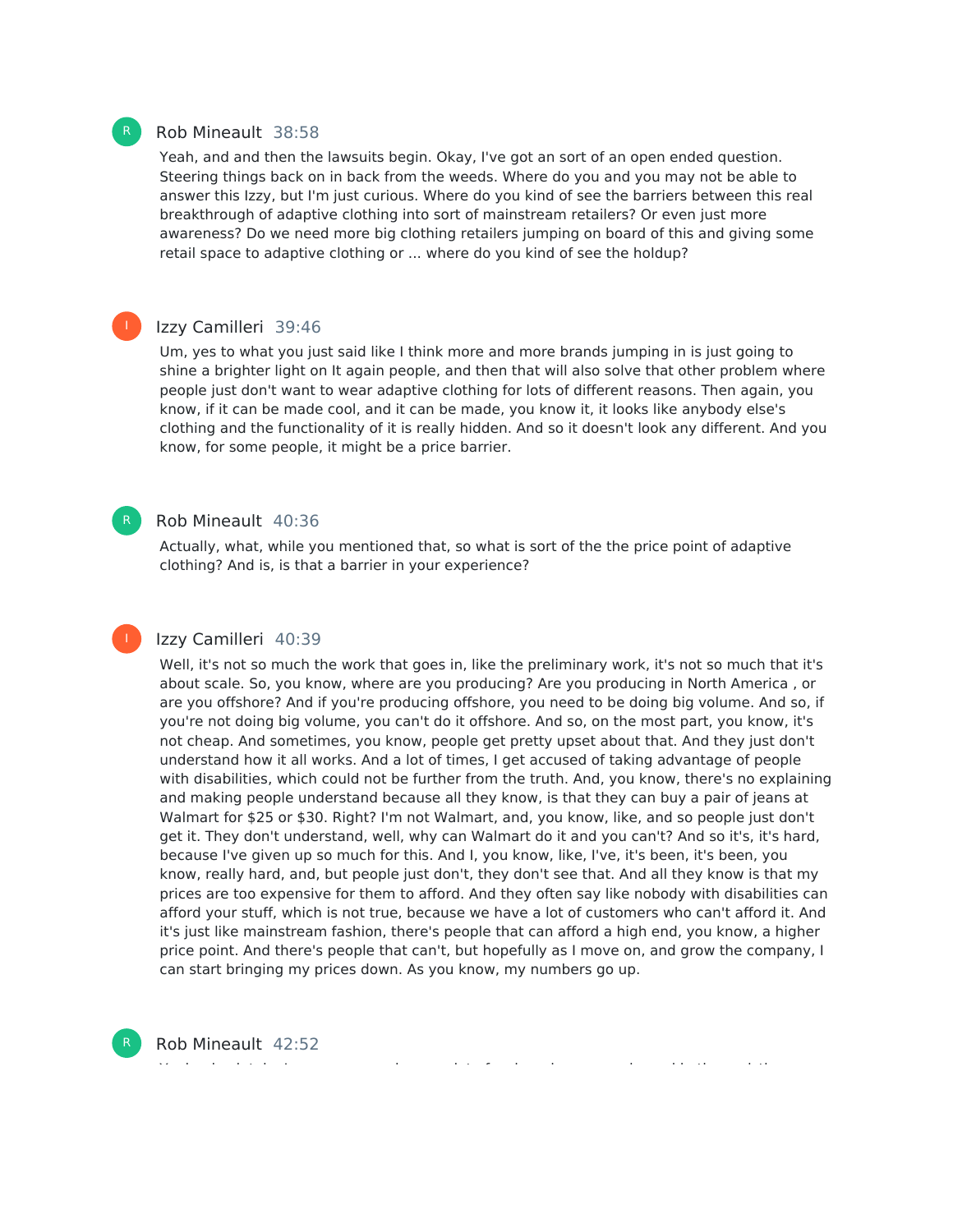Yeah, absolutely. I mean, we you know, a lot of us here have experienced in the assistive technology field. And it's it's exactly the same. A lot of the devices, the equipment are all high price. But it comes down to manufacturing and just scale.

## Steve Barclay 43:09

Yeah, we hear the same thing about braille displays. Why can't a Braille display be cheap? Well, it's because they don't make a lot of braille displays.



## Rob Mineault 43:19

Yeah, that's right. Izzy, I want to thank you so much for taking some time out of your evening to come talk to us. Where, if people are interested, where can they find you online? Where can they get more information and check out your store?



## Izzy Camilleri 43:33

So they can find our online store at izadaptive.com. And our social channels are IZ Adaptive on Facebook, and Instagram and Twitter.



## Rob Mineault 43:45

Well, listen, I'm excited to see more of you hopefully on Fashion Dis season two if it happens. Certainly. Fingers crossed.



# Ryan Fleury 43:54

I hope so.



#### Izzy Camilleri 43:55

Well, thank you so much for having me. It's been a lot of fun.

Ryan Fleury 43:59 Thanks, Izzy. R

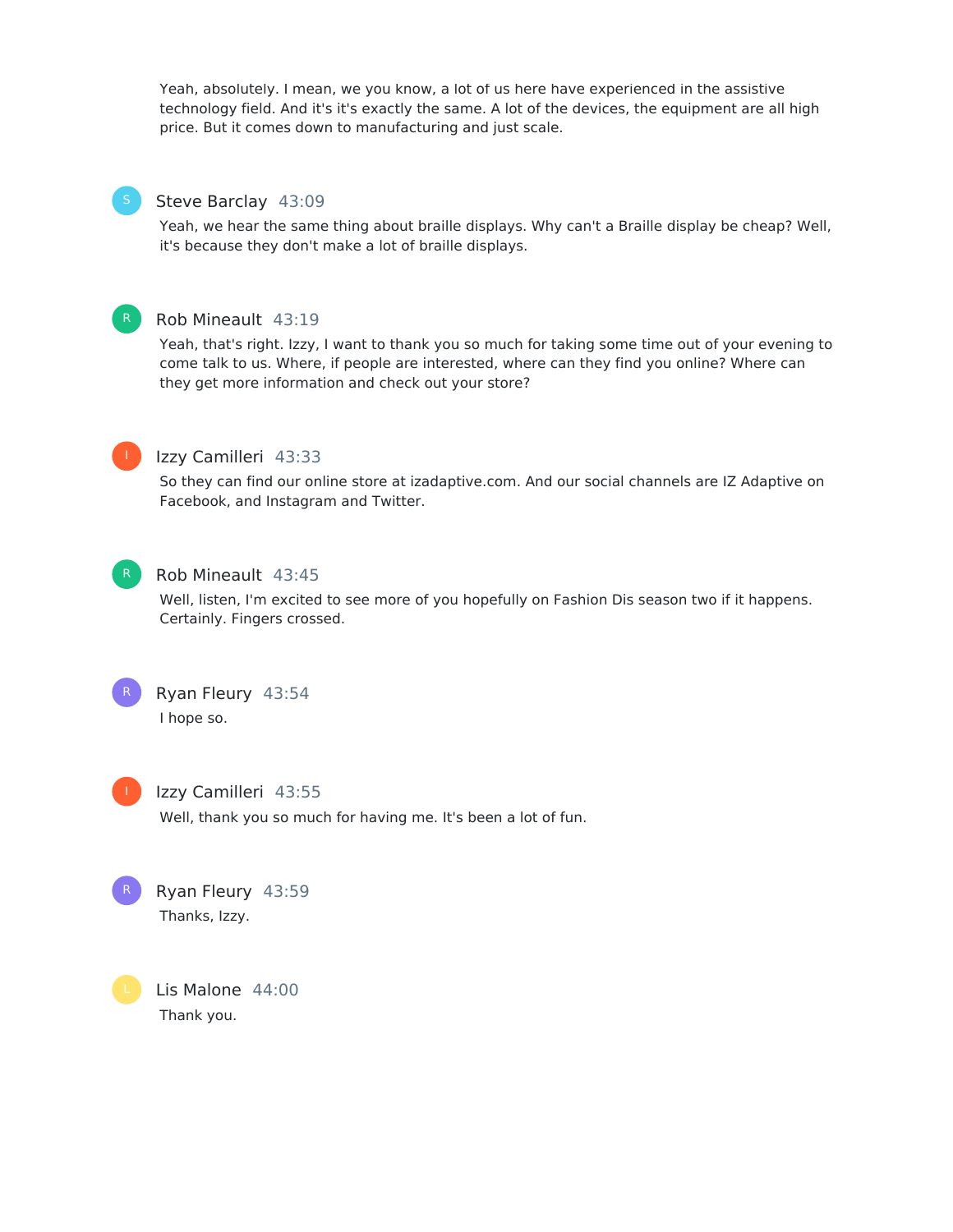#### Rob Mineault 44:01

Oh, what a lovely lady.



R

#### Lis Malone 44:03

Her name is Izzy, I mean, that's such a cool name. You got to you have to work in either music or fashion.



## Steve Barclay 44:10

Or assistive technology.



#### Rob Mineault 44:12

We worked with was a lovely Scottish lady named Izzy for years.



#### Lis Malone 44:18

Yeah, there you go. Yeah, but yeah, but music and fashion was like, What a cool name. It's a natural fit.

### Rob Mineault 44:26

So interesting. I, I love this idea of universal design and fashion. You know, but when you think about it, it has been around for quite a while because like shoes that have Velcro on them instead of laces. Those have been a thing for for quite a while. And same thing with with shoes with no laces that you just slip on. And I never even it never even occurred to me that those are obviously great adaptive clothing that just sort of spill into the mainstream because some people like me are lazy and I don't want to bend over and, you know, tie up my shoes. So having a Velcro shoe, I thought that was pretty cool for a while.

### Lis Malone 45:12

That whole concept of necessity versus luxury. So, yeah, but I've been seeing this and I can't think of the name of the brand off the top of my head. But I've been seeing this these commercials running for these shoes like these that you mentioned. And that's their whole selling point, they slip right on. You don't need to use your finger to hold the you know, the back doesn't collapse. They stay on strong. No laces, no nothing. So, yeah, it's they're definitely they're definitely capitalizing on the laziness of of people in their wardrobing.

Rob Mineault 45:46

R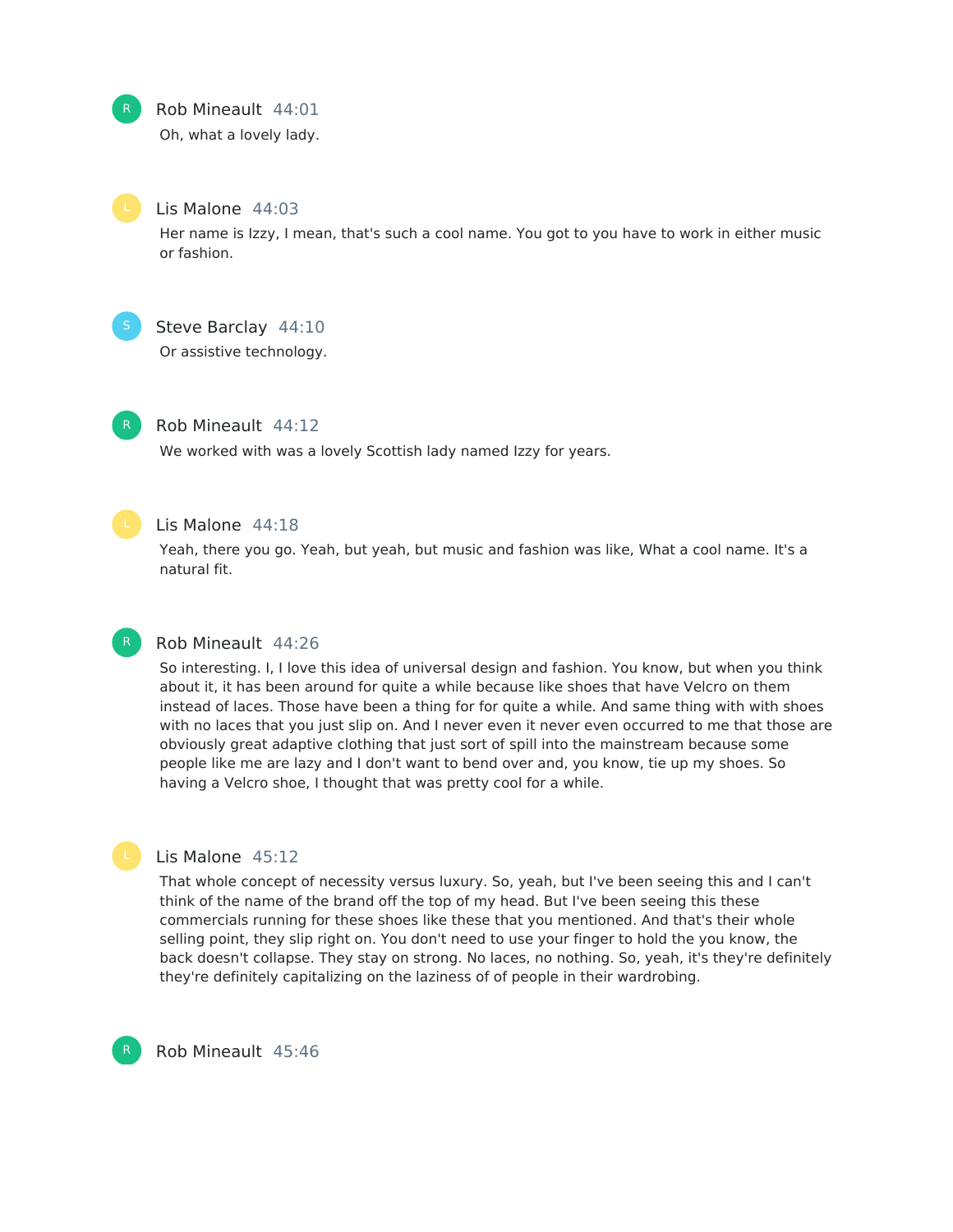Well, again, it's just this great

## Steve Barclay 45:49

The need of people in their wardrobing.

#### Lis Malone 45:53

Well, it's the mainstream that's going to - that's definitely their laziness.



## Steve Barclay 45:58

But keep in mind, though, in that mainstream, there's all kinds of people who have minor injuries, so on so forth, that you might not be able to bend over and, you know, put put a shoe on.



## Lis Malone 46:08

Yeah, no, absolutely. But it's it's the it's the laziness that are going to make it more ubiquitous so that they can bring bring the prices down. Yeah, to make it more universal. So we love you lazy people, you make life so much better.



## Steve Barclay 46:27

Make our market bigger. Read Braille



#### Lis Malone 46:34

Come on, people let your fingers do the walking Come on, learn.



## Rob Mineault 46:38

But it is it's the sad truth. We've talked about this for years. I mean, that's what what it really takes to get to get the numbers up there. So that these these things can trickle into the mainstream is that is the greatest way is that is to get the mainstream embracing any that particular style or brand or piece of technology. And that's what usually generally needs to happen to really supercharge these things, and I feel like adaptive clothing is is so important, but it just it's not quite there. But I would love to be able to like walk into your, your big box store and find you know, adaptive clothing section and I just wonder how many years away we are from seeing that?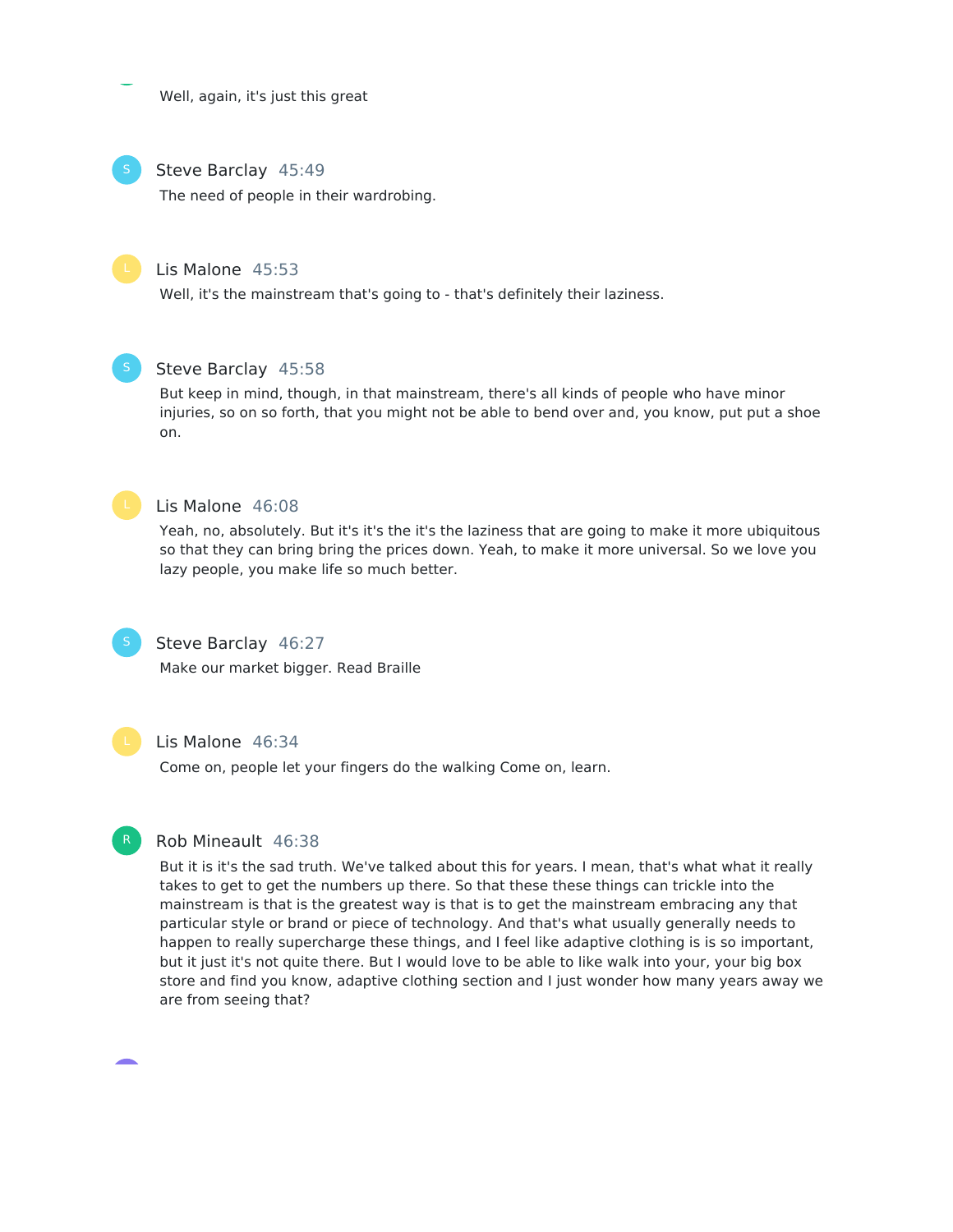## Ryan Fleury 47:29

Well, why does it even have to be its own section? Why can't you walk into Walmart go to the men's section and you're looking at dress shirts and you just happen to find a dress shirt with magnets instead of buttons.

## Rob Mineault 47:39

Well sure for that but I mean I guess what I'm saying because because I do I understand what you know, what is the saying is that there's sort of that that universal design stuff that yes, you could see that everywhere. But then there's also the stuff that you know really is is very special for like seated frames or people who are seated right where you have the back seamless like and that those are the sorts of things that you would sort of need to have their own section in the store. But it'd be great to see it'd be able to for wheelchair user to just be able to wheel into Walmart and be able to Yeah, I'm gonna go buy a new pair of jeans that you know that that are adapted. That's sort of the I think the ideal and but I don't know it sounds like we're kind of still a ways away from that, but hopefully not too far.



## Ryan Fleury 48:30

They got to be able to get up in over the curb to get into Walmart before they can shop Walmart.



### Steve Barclay 48:35

And that's and that's where that curb guy comes in.



#### Rob Mineault 48:38

Stop Gap. We'll get there we'll get there we just got to keep doing the podcast for another seven years. See we'll look back in seven years be like oh man, remember remember how things have changed like that?



# Steve Barclay 48:51

Yeah, we solved everything.



## Rob Mineault 48:55 Well, anything else to add?



Ryan Fleury 49:07 Nope no time for dinner a shower.

R

R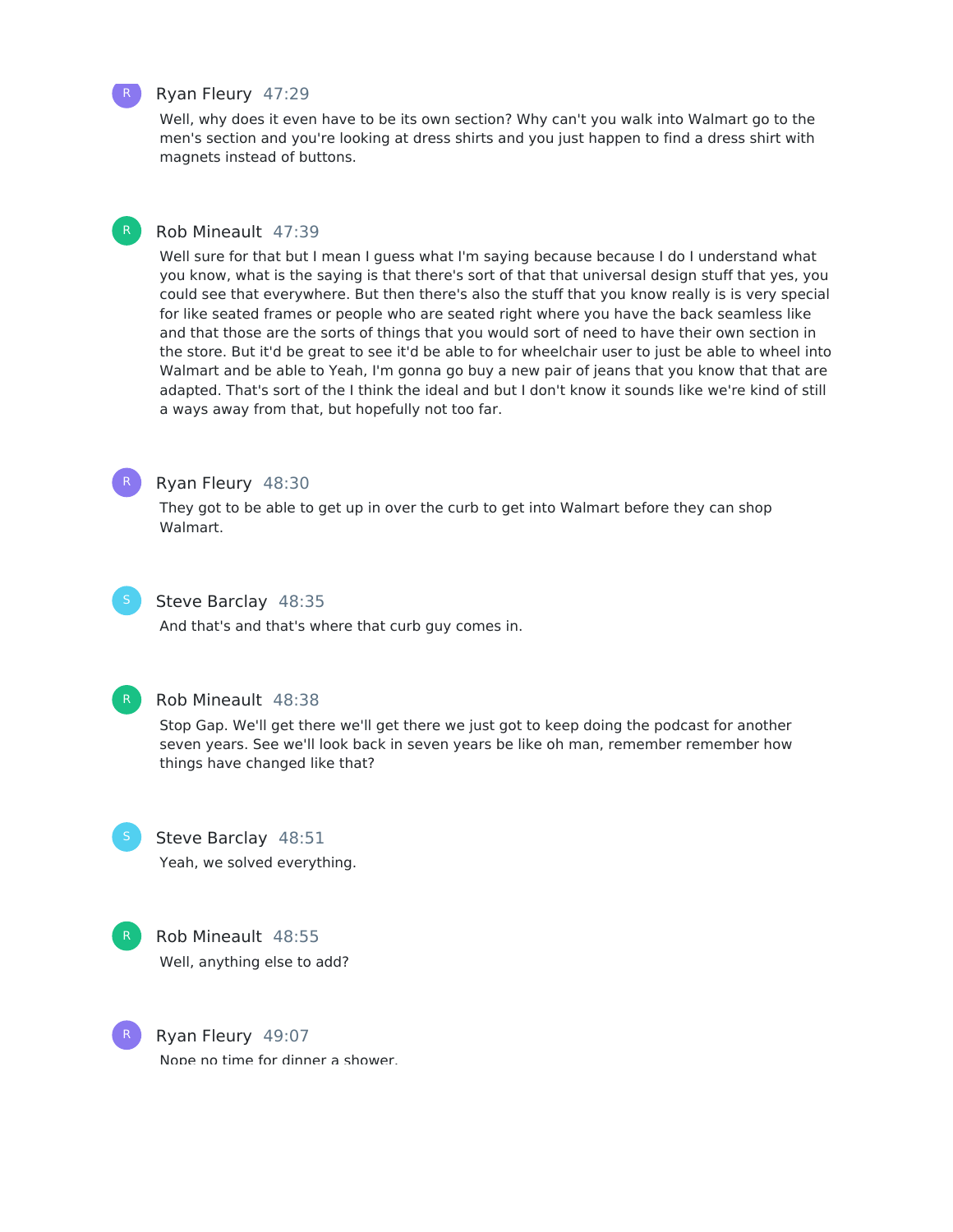

#### Steve Barclay 49:13

How do you do with the water tank?

## Ryan Fleury 49:15

We got the hot water tank they ended up having a pump so we didn't have to handbag buckets of water up the stairs and out the door. So they had the hose in the pumps and that took about 45 minutes to drain the tank and so all in all they were here about two hours. We have water again. We called three different companies starting on Saturday when we noticed we had no hot water and Milani was the only ones that called us back and you know basically came the next day so a Milani, thank you so much.



## Rob Mineault 49:51

Yeah, really, this podcast is brought to you by Milani Plumbing and Heating.



## Steve Barclay 49:56

It is one of the best I guess plumbing companies in town. Like I live in a strata corporation with 102 units in it. And when we have to shut down the water for a block of buildings in here, yeah, we call Milani, because they are one of the companies with the competency to turn it back on very, very slowly, rather than blowing up pipes all over the complex. Lessons learned over the years.

#### R

#### Ryan Fleury 50:36

Yeah, do you have to say the guy that came today was phenomenal. Just very personal. courteous. Very, very, very good. Excellent.



#### Lis Malone 50:47

And I wouldn't even mention the name of my hard seltzer I was drinking last week.



#### Rob Mineault 50:50

I know. They've clearly just just diving into the corporate shilling.



Lis Malone 50:58 I'm looking for a payday.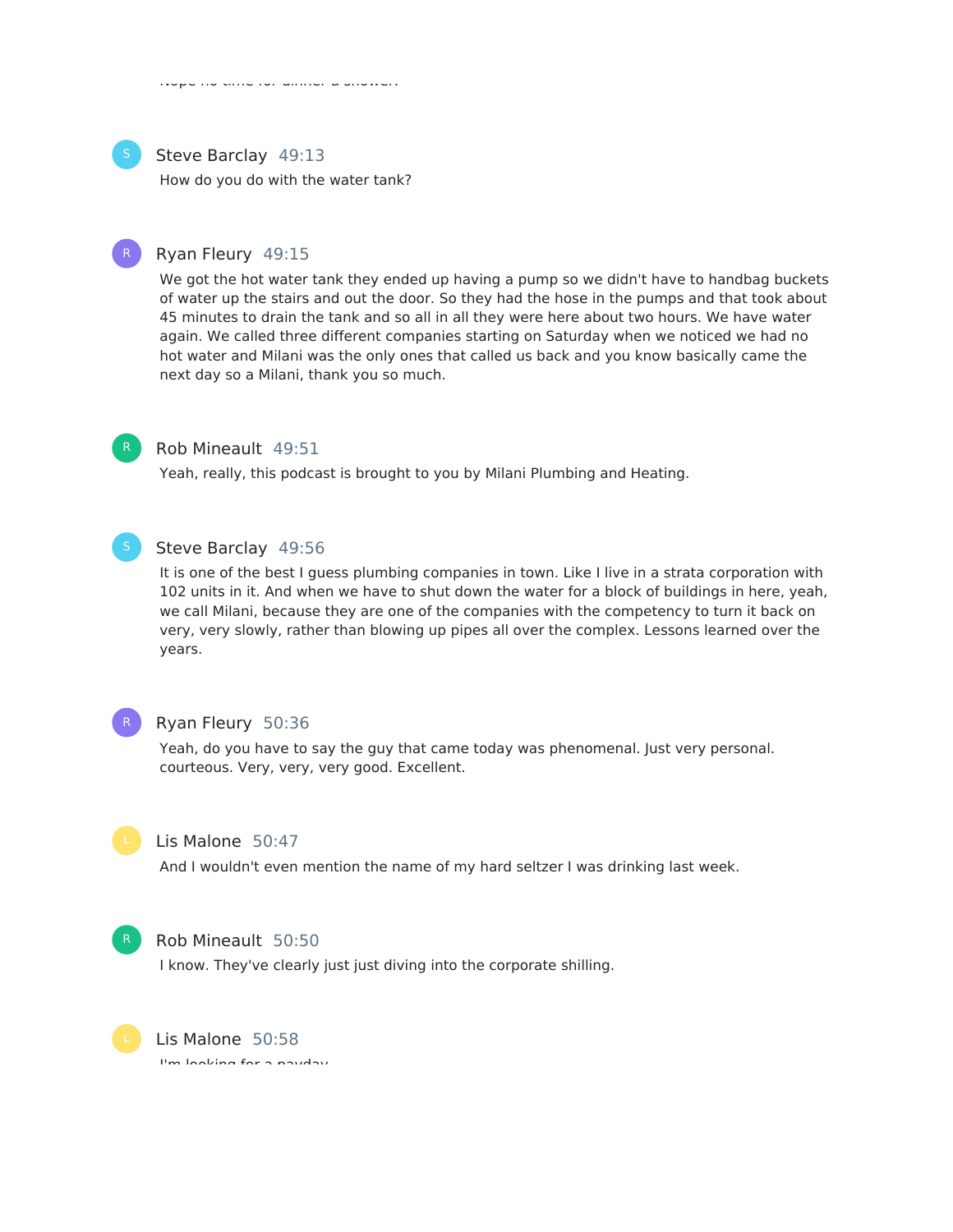I'm looking for a payday.



Rob Mineault 51:01

You're holding out holding out .. these meatheads just did that for free.



Lis Malone 51:10

Yeah, show me the money



### Rob Mineault 51:15

Ryan you should have just said, "Do you know who I am? You're gonna want to knock a couple 100 bucks off this".



Ryan Fleury 51:26

Well they actually did because they put a hole in our wall going down the stairs.



Rob Mineault 51:30 Oh, I Take it back.



## Ryan Fleury 51:33

They took a a little bit off. Yeah, the hot water tank that didn't get completely drained I guess and so when they get up the stairs or bring the new one down the stairs. I guess one of them slipped on a stair and gouged the wall. So there's no hole in the wall but there's a mark



# Rob Mineault 51:53

Listen, they knocked a couple 100 bucks off



Ryan Fleury 51:57 Absolutely. Yeah.

Lis Malone 52:03 Yeah, backhanded plug for them. Hmm,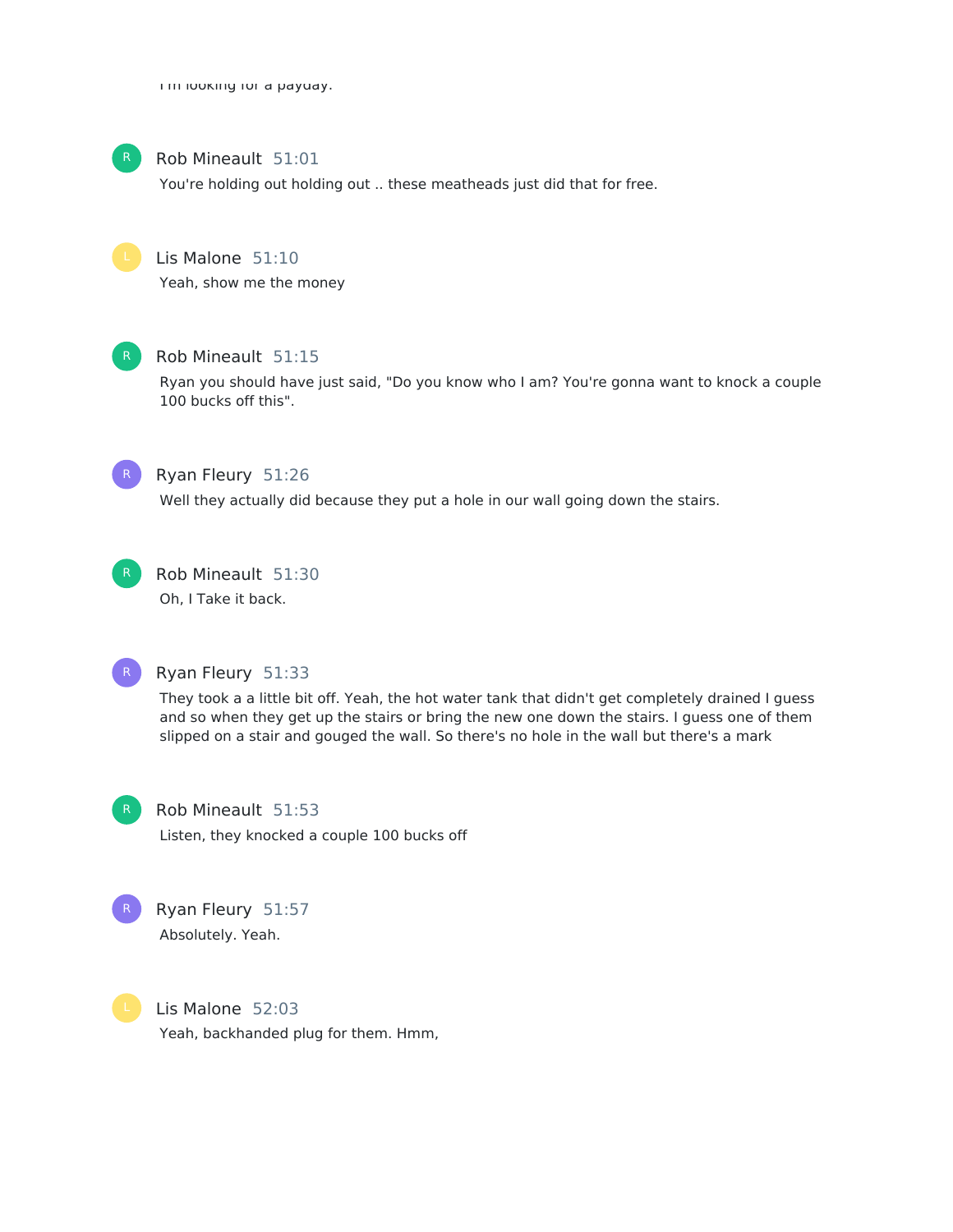

#### Steve Barclay 52:06

Well, that's because they weren't paying us if they had been paying us it would have been -



Lis Malone 52:10 Glitter bombs. No, spangles!

## Ryan Fleury 52:21

That's my new band. My new song is going to be Spangles and Glitter. All right, we'll work on that.



## Rob Mineault 52:34

I can't wait to work on the music video for that.



## Ryan Fleury 52:39

Breakaway clothing, glitter.



## Rob Mineault 52:44

We will get Izzy who can design some breakaway clothing. Talk to a glitter manufacture. Okay, well, let's get out of here. Since we're all hungry, and Ryan is stinky. So hey, Lis.

## Lis Malone 53:04 Hey, Rob.



## Rob Mineault 53:06 Where can people find us?

## Lis Malone 53:09

We can be found on the web at www.atbanter.com.

Rob Mineault 53:17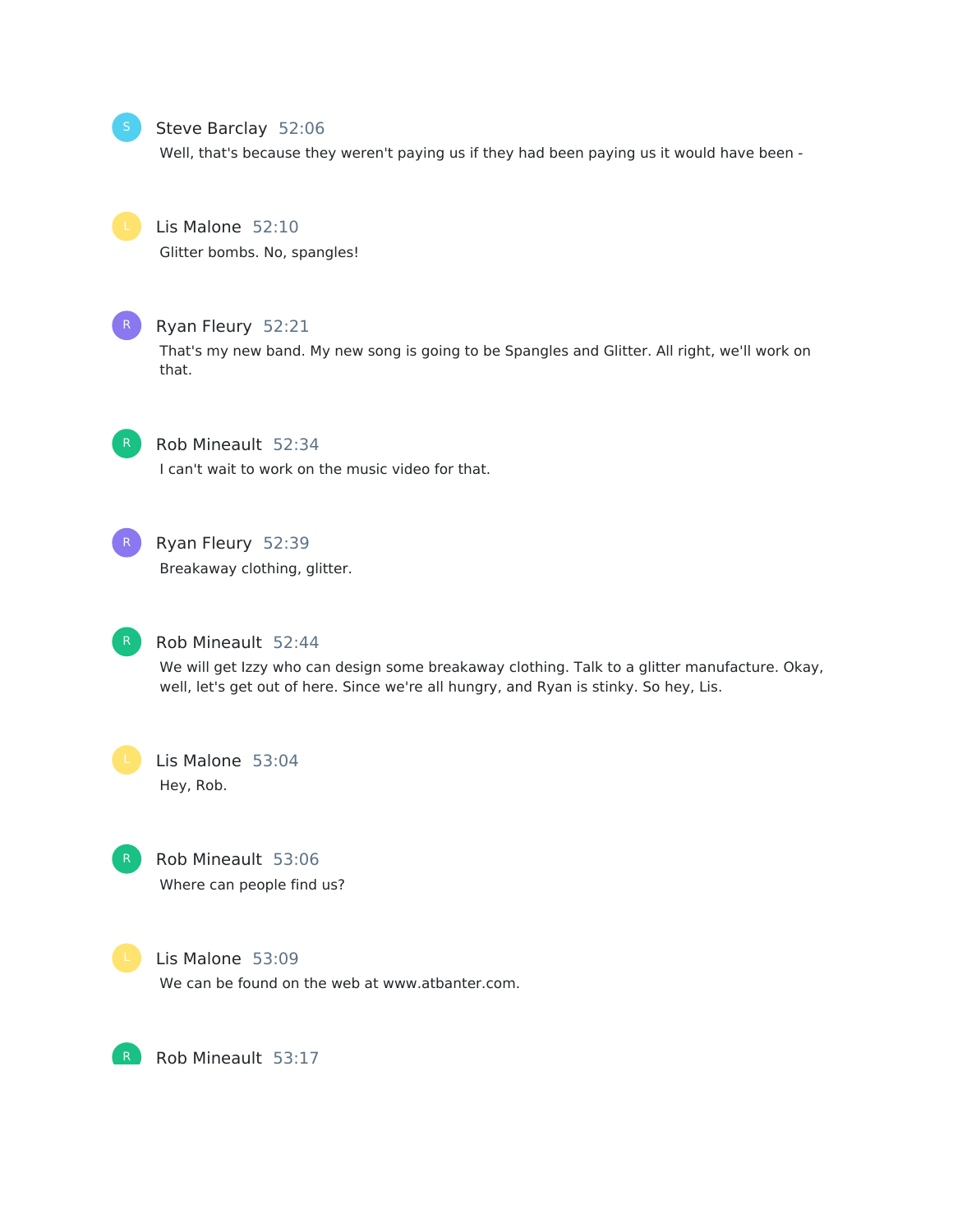We can also be reached at an email that goes along the lines of cowbell@atbanter.com



### Steve Barclay 53:35

Rob Mineault 53:17

And if you want to look for us on social media, don't because we're not there. We just hate social media. We just can't stand it. It's terrible. It's awful. It's influencing elections in the Philippines.



## Rob Mineault 53:46

Are you off the social media now?



## Ryan Fleury 53:49

He better not? His company has a Facebook page.



## Steve Barclay 53:53

I can't because of my company has a Facebook page, I have to be on Facebook and Twitter. So yeah, so you can find Canadian Assistive Technologies on Facebook and Twitter - shameless plug. There might also be an AT Banter page there.



## Rob Mineault 54:10

I can't wait. I can't wait for Meta to crashe and burn.



## Ryan Fleury 54:18

I've already started researching if I can upload my consciousness to the metaverse.



#### Rob Mineault 54:24

Well, that might be cool. If we could do that. Places that are actually advertising, uploading, uploading your consciousness to google it up, see if you can upload yourself to the metaverse.



#### Steve Barclay 54:36

Actually, this is actually a really good idea, Ryan because I don't really want to change tech support in the future.